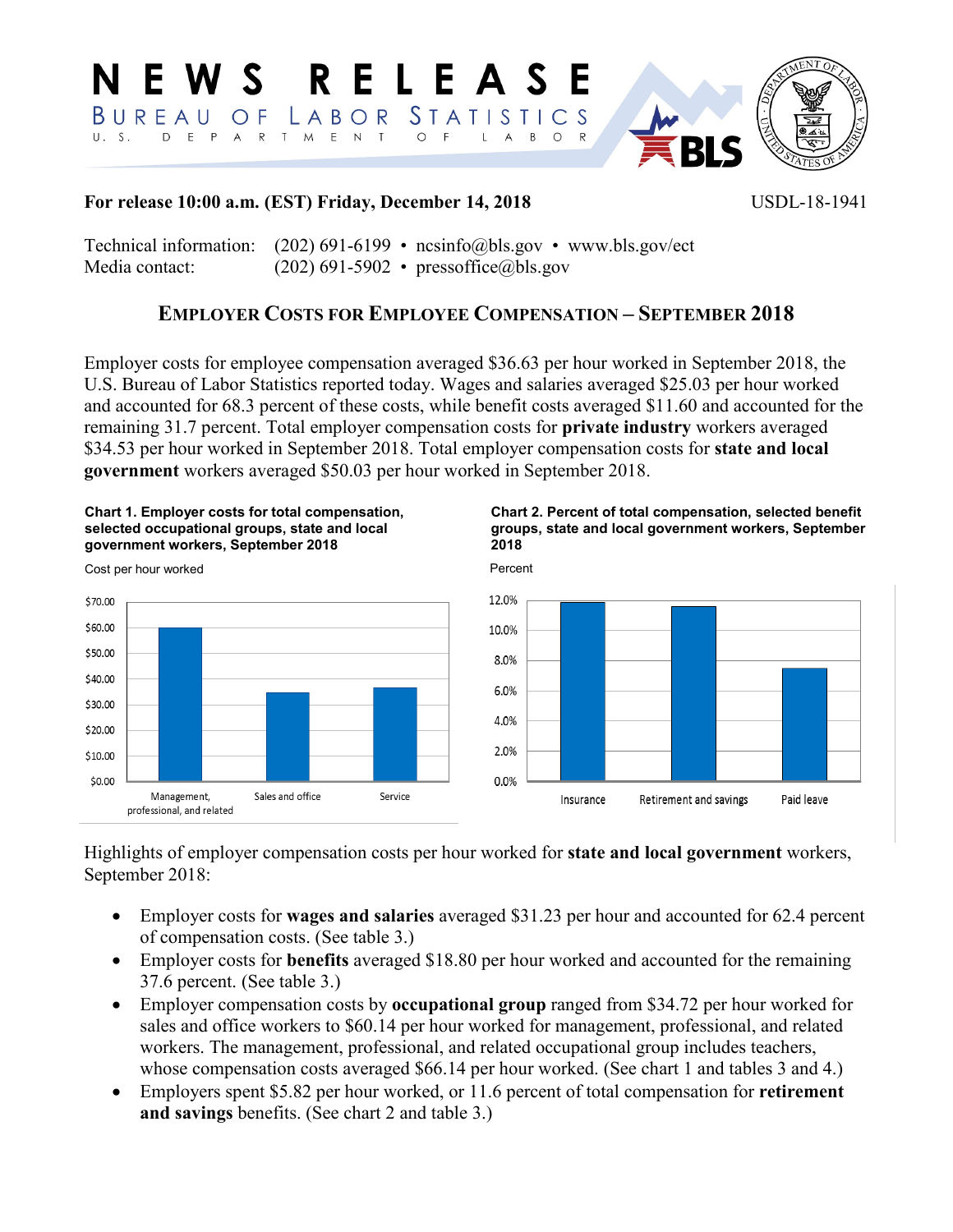- Employer costs for **retirement and savings** for management, professional, and related workers averaged \$6.99 per hour worked. Employer costs for retirement and savings for sales and office workers averaged \$3.64. (See table 4.)
- Included in retirement and savings benefits were employer costs for **defined benefit plans**, which averaged \$5.41 per hour (10.8 percent of total compensation), and **defined contribution plans**, which averaged 41 cents (0.8 percent). (See table 3.)
- **Insurance** benefit costs averaged \$5.93 per hour, or 11.9 percent of total compensation. **Health insurance** averaged \$5.78, or 11.6 percent of total compensation. (See chart 2 and table 3.)
- Employer costs for **paid leave** include vacation, holiday, sick leave, and personal leave. The average cost for paid leave was \$3.76 per hour worked, or 7.5 percent of total compensation. (See chart 2 and table 3.)
- Employer costs for **legally required** benefits, including Social Security, Medicare, unemployment insurance (both state and federal), and workers' compensation, averaged \$2.77 per hour worked, or 5.5 percent of total compensation. (See table 3.)

### **Benefit costs in private industry**

Private industry employer costs for **paid leave** averaged \$2.41 per hour worked or 7.0 percent of total compensation, **supplemental pay** averaged \$1.32 or 3.8 percent, **insurance** benefits averaged \$2.74 or 7.9 percent, **retirement and savings** costs averaged \$1.35 or 3.9 percent, and **legally required benefits** averaged \$2.66 per hour worked or 7.7 percent. (See table A and table 5.)

| <b>Compensation</b><br>component | <b>Civilian</b><br>workers <sup>1</sup> | Private<br>industry | <b>State and local</b><br>government |
|----------------------------------|-----------------------------------------|---------------------|--------------------------------------|
| Wages and salaries               | 68.3%                                   | 69.7%               | 62.4%                                |
| <b>Benefits</b>                  | 31.7                                    | 30.3                | 37.6                                 |
| Paid leave                       | 7.1                                     | 7.0                 | 7.5                                  |
| Supplemental pay                 | 3.3                                     | 3.8                 | 1.0                                  |
| Insurance                        | 8.7                                     | 7.9                 | 11.9                                 |
| Health                           | 8.2                                     | 7.5                 | 11.6                                 |
| Retirement and savings           | 5.3                                     | 3.9                 | 11.6                                 |
| Defined benefit                  | 3.3                                     | 1.6                 | 10.8                                 |
| Defined contribution             | 2.0                                     | 2.3                 | 0.8                                  |
| Legally required                 | 7.3                                     |                     | 5.5                                  |

# **Table A. Relative importance of employer costs for employee compensation, September 2018**

**<sup>1</sup>**Includes workers in the private nonfarm economy except those in private households, and workers in the public sector, except the federal government.

**\_\_\_\_\_\_\_\_\_\_\_\_ Employer Costs for Employee Compensation for December 2018 is scheduled to be released on Tuesday, March 19, 2019, at 10:00 a.m. (EDT).**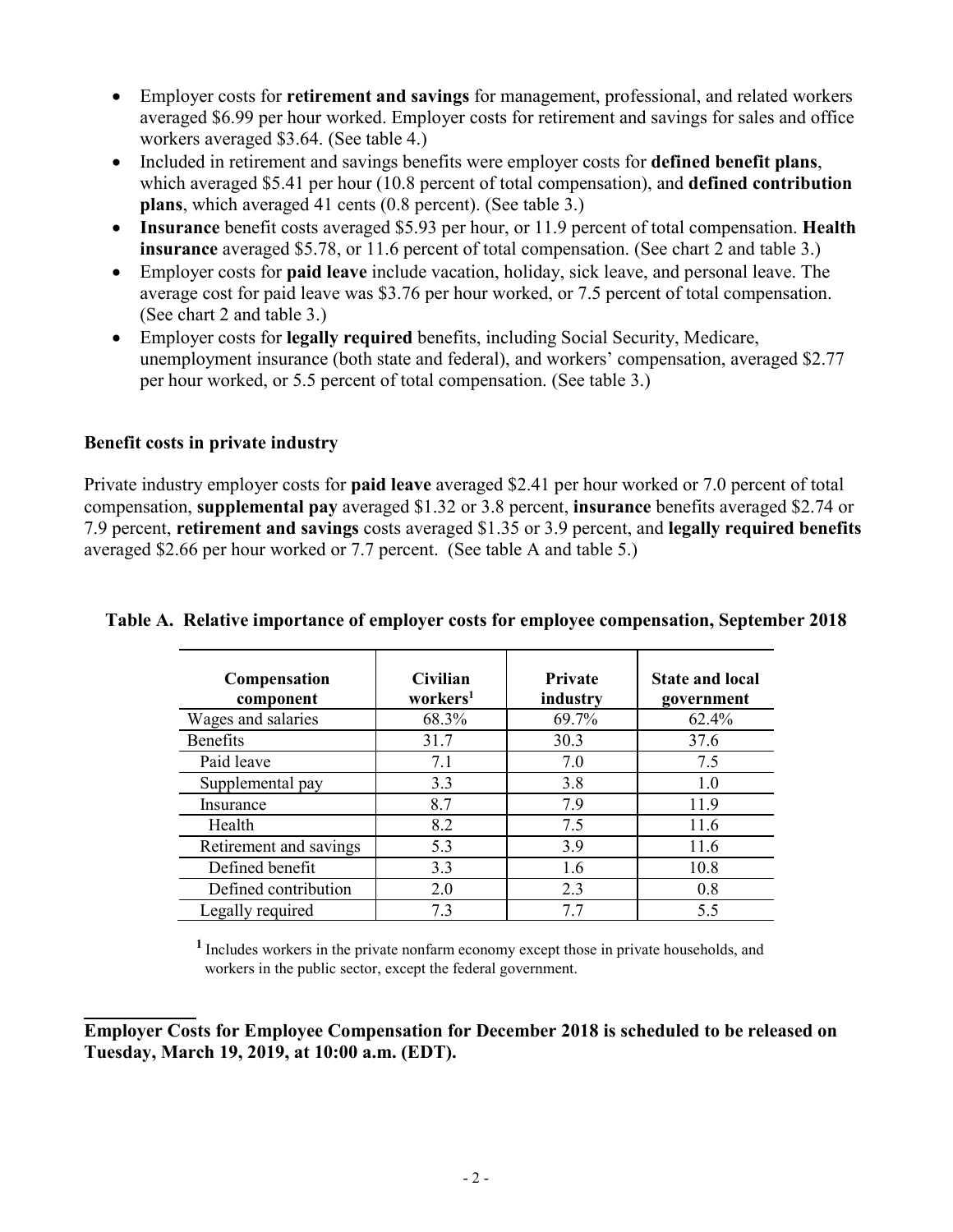## **TECHNICAL NOTE**

Employer Costs for Employee Compensation (ECEC) measures the average cost to employers for wages and salaries and benefits per employee hour worked. The ECEC includes the civilian economy, which includes data from both private industry and state and local government. Excluded from private industry are the self-employed and farm and private household workers. Federal government workers are excluded from the public sector. The private industry series and the state and local government series provide data for the two sectors separately. All workers are included in the benefit cost estimates including those that do not have plan access or do not participate. Costs are also affected by other factors such as cost sharing between employers and employees, plan features, and plan generosity.

### Sample size

Data for the September 2018 reference period were collected from a probability sample of approximately 27,000 occupational observations selected from a sample of about 6,500 private industry establishments and approximately 7,900 occupational observations selected from a sample of about 1,400 state and local government establishments that provided data at the initial interview.

### Measures of reliability

Relative standard errors for all estimates in the most recent news release are available at www.bls.gov/web/ecec/ececrse.txt. Footnotes have been added for estimates with relative standard errors greater than 30 percent. For more information on standard errors, see "Measuring Trends in the Structure and Levels of Employer Costs for Employee Compensation," at www.bls.gov/opub/mlr/cwc/measuring-trends-in-the-structure-and-levels-of-employer-costs-foremployee-compensation.pdf.

### Benchmarking by establishment size and industry

For information on benchmarking by establishment size and industry, see "The Weighting Process Used in the Employer Costs for Employee Compensation Series for the National Compensation Survey," at www.bls.gov/osmr/pdf/st110220.pdf.

### Comparing private and public sector data

Compensation cost levels in state and local government should not be directly compared with levels in private industry. Differences between these sectors stem from factors such as variation in work activities and occupational structures. Manufacturing and sales, for example, make up a large part of private industry work activities but are rare in state and local government. Professional and administrative support occupations (including teachers) account for two-thirds of the state and local government workforce, compared with one-half of private industry.

### Quarterly publication focus

This quarter's release focuses on compensation costs in state and local government. Topics of news releases for the upcoming reference periods are as follows:

- December 2018— Private industry supplemental pay costs
- March 2019— Private industry health and metropolitan area costs, and compensation percentiles

### Detailed information and measures

For detailed information on ECEC, see *"*National Compensation Measures*,*" in the *BLS Handbook of Methods* at www.bls.gov/opub/hom/ncs/home.htm. The National Compensation Survey also produces data on the percentage of workers with access to and participating in employer-sponsored benefit plans, including health care and retirement and savings plans. For the latest information, see www.bls.gov/ebs.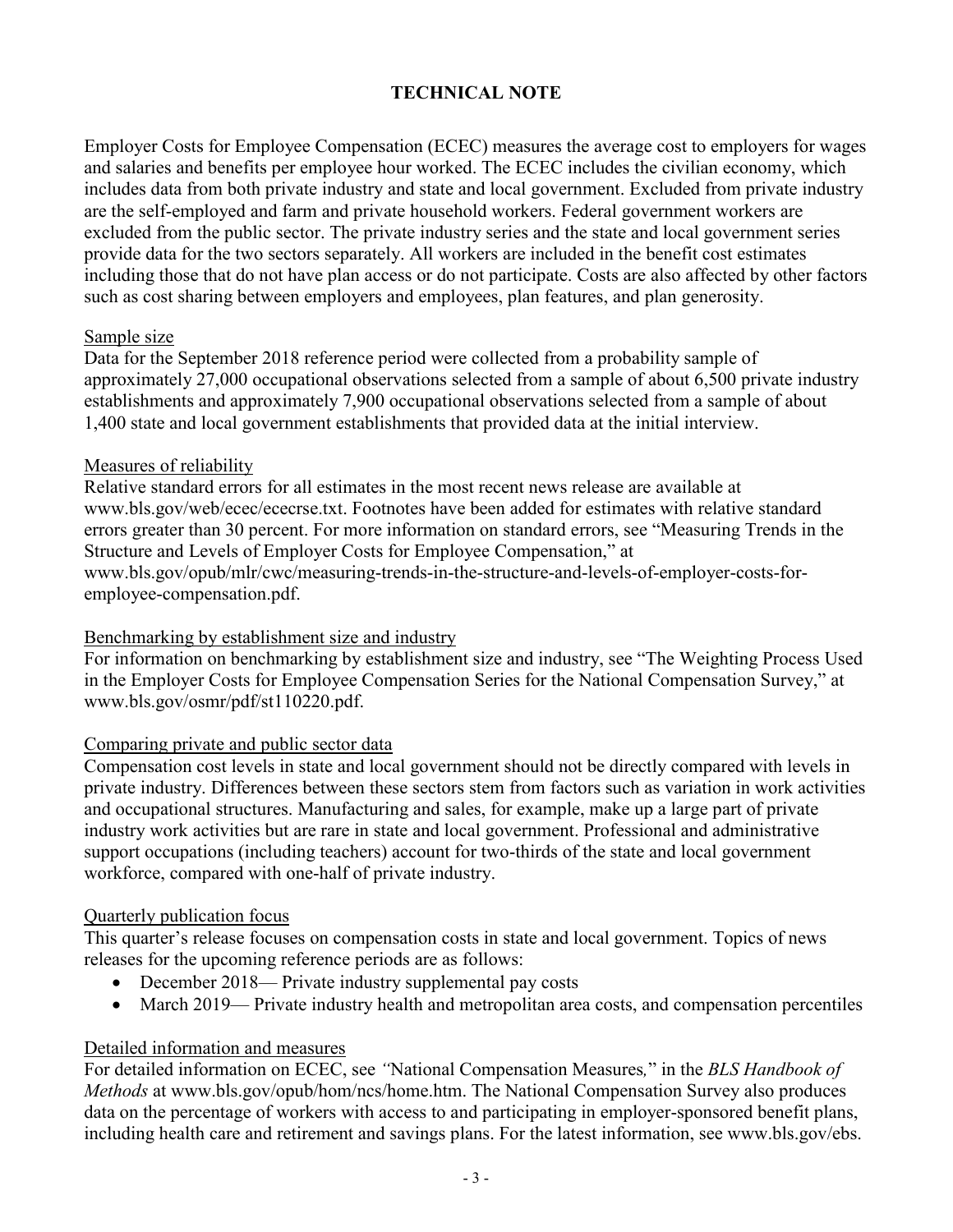**Table 1. Employer costs per hour worked for employee compensation and costs as a percent of total compensation: civilian workers, by major occupational and industry group, September 2018**

|                                                                                                                         | Occupational group                                                                                           |                                                                                                |                                                                                                              |                                                                                                |                                                                                                              |                                                                                                |                                                                                                             |                                                                                                |  |  |  |  |
|-------------------------------------------------------------------------------------------------------------------------|--------------------------------------------------------------------------------------------------------------|------------------------------------------------------------------------------------------------|--------------------------------------------------------------------------------------------------------------|------------------------------------------------------------------------------------------------|--------------------------------------------------------------------------------------------------------------|------------------------------------------------------------------------------------------------|-------------------------------------------------------------------------------------------------------------|------------------------------------------------------------------------------------------------|--|--|--|--|
| Compensation<br>component                                                                                               | workers <sup>1</sup>                                                                                         | All                                                                                            | Management,                                                                                                  | professional,<br>and<br>related                                                                | Sales<br>and<br>office                                                                                       |                                                                                                | Service                                                                                                     |                                                                                                |  |  |  |  |
|                                                                                                                         | Cost                                                                                                         | Percent                                                                                        | Cost                                                                                                         | Percent                                                                                        | Cost                                                                                                         | Percent                                                                                        | Cost                                                                                                        | Percent                                                                                        |  |  |  |  |
|                                                                                                                         | \$36.63                                                                                                      | 100.0                                                                                          | \$61.08                                                                                                      | 100.0                                                                                          | \$26.62                                                                                                      | 100.0                                                                                          | \$18.87                                                                                                     | 100.0                                                                                          |  |  |  |  |
|                                                                                                                         | 25.03                                                                                                        | 68.3                                                                                           | 41.40                                                                                                        | 67.8                                                                                           | 18.70                                                                                                        | 70.2                                                                                           | 13.48                                                                                                       | 71.4                                                                                           |  |  |  |  |
|                                                                                                                         | 11.60                                                                                                        | 31.7                                                                                           | 19.68                                                                                                        | 32.2                                                                                           | 7.92                                                                                                         | 29.8                                                                                           | 5.39                                                                                                        | 28.6                                                                                           |  |  |  |  |
|                                                                                                                         | 2.59<br>1.27<br>0.77<br>0.39<br>0.16<br>1.21<br>0.28<br>0.07<br>0.86<br>3.17<br>0.05<br>3.02<br>0.06<br>0.05 | 7.1<br>3.5<br>2.1<br>1.1<br>0.4<br>3.3<br>0.8<br>0.2<br>2.4<br>8.7<br>0.1<br>8.2<br>0.2<br>0.1 | 5.02<br>2.45<br>1.44<br>0.81<br>0.32<br>2.33<br>0.16<br>0.10<br>2.07<br>4.88<br>0.08<br>4.61<br>0.10<br>0.09 | 8.2<br>4.0<br>2.4<br>1.3<br>0.5<br>3.8<br>0.3<br>0.2<br>3.4<br>8.0<br>0.1<br>7.5<br>0.2<br>0.1 | 1.79<br>0.90<br>0.53<br>0.23<br>0.12<br>0.66<br>0.16<br>0.03<br>0.47<br>2.49<br>0.03<br>2.38<br>0.04<br>0.03 | 6.7<br>3.4<br>2.0<br>0.9<br>0.5<br>2.5<br>0.6<br>0.1<br>1.8<br>9.4<br>0.1<br>9.0<br>0.2<br>0.1 | 0.95<br>0.44<br>0.29<br>0.15<br>0.06<br>0.36<br>0.17<br>0.06<br>0.13<br>1.57<br>0.02<br>1.52<br>0.02<br>(5) | 5.0<br>2.4<br>1.5<br>0.8<br>0.3<br>1.9<br>0.9<br>0.3<br>0.7<br>8.3<br>0.1<br>8.1<br>0.1<br>(6) |  |  |  |  |
|                                                                                                                         | 1.95<br>1.22<br>0.73                                                                                         | 5.3<br>3.3<br>2.0                                                                              | 3.69<br>2.28<br>1.41                                                                                         | 6.0<br>3.7<br>2.3                                                                              | 1.02<br>0.52<br>0.50                                                                                         | 3.8<br>1.9<br>1.9                                                                              | 0.85<br>0.67<br>0.18                                                                                        | 4.5<br>3.5<br>1.0                                                                              |  |  |  |  |
| Social Security and Medicare<br>Federal unemployment insurance<br>State unemployment insurance<br>Workers' compensation | 2.67<br>2.03<br>1.61<br>0.42<br>0.03<br>0.14<br>0.47                                                         | 7.3<br>5.5<br>4.4<br>1.1<br>0.1<br>0.4<br>1.3                                                  | 3.75<br>3.23<br>2.53<br>0.70<br>0.02<br>0.14<br>0.35                                                         | 6.1<br>5.3<br>4.1<br>1.1<br>(6)<br>0.2<br>0.6                                                  | 1.96<br>1.56<br>1.25<br>0.31<br>0.04<br>0.13<br>0.24                                                         | 7.4<br>5.8<br>4.7<br>1.1<br>0.1<br>0.5<br>0.9                                                  | 1.66<br>1.12<br>0.89<br>0.22<br>0.04<br>0.13<br>0.38                                                        | 8.8<br>5.9<br>4.7<br>1.2<br>0.2<br>0.7<br>2.0                                                  |  |  |  |  |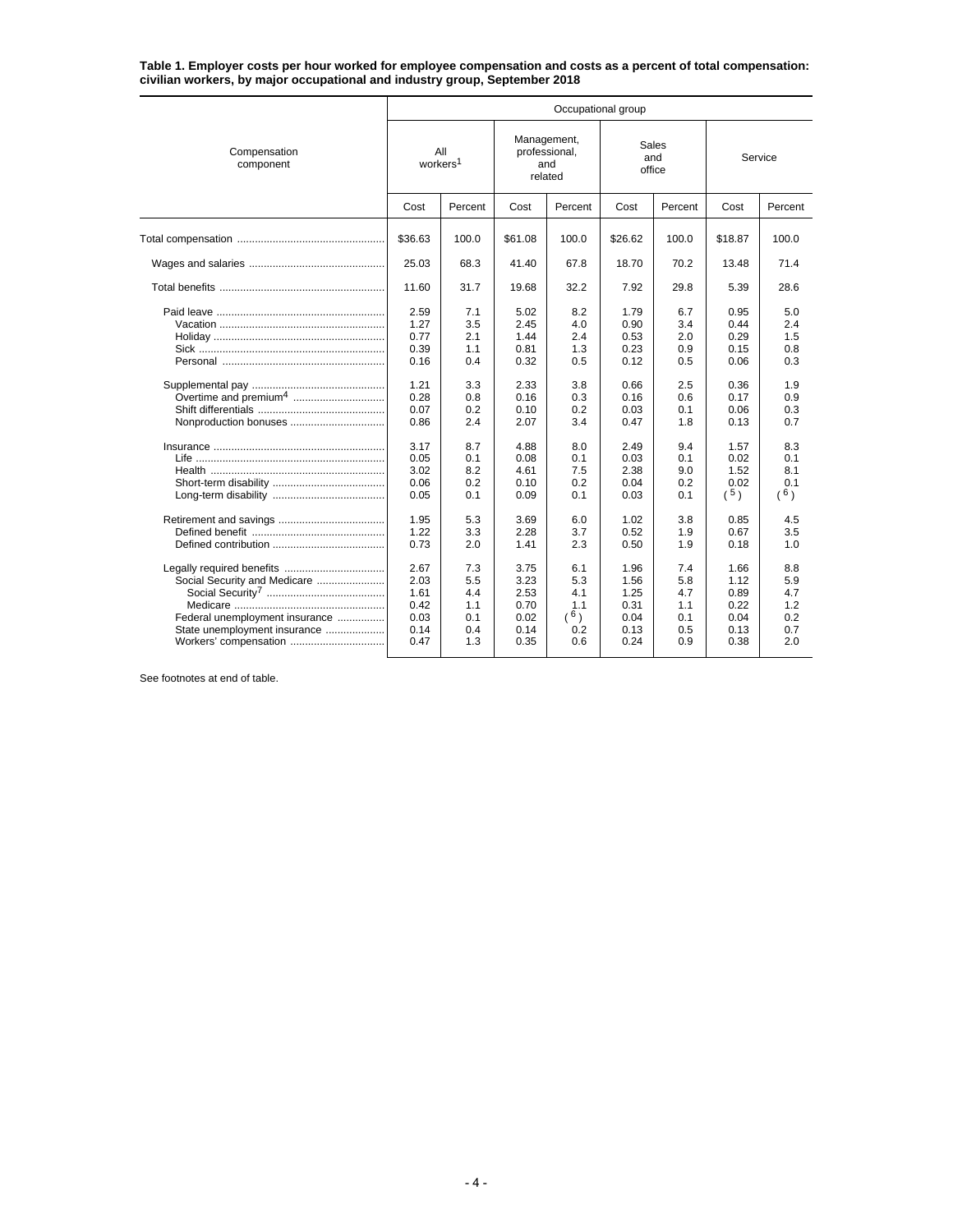**Table 1. Employer costs per hour worked for employee compensation and costs as a percent of total compensation: civilian workers, by major occupational and industry group, September 2018 — Continued**

|                                                                                                                         |                                                                                                              | Occupational group                                                                             |                                                                                                              |                                                                                                  | Industry group                                                                                               |                                                                                                |                                                                                                              |                                                                                                |  |
|-------------------------------------------------------------------------------------------------------------------------|--------------------------------------------------------------------------------------------------------------|------------------------------------------------------------------------------------------------|--------------------------------------------------------------------------------------------------------------|--------------------------------------------------------------------------------------------------|--------------------------------------------------------------------------------------------------------------|------------------------------------------------------------------------------------------------|--------------------------------------------------------------------------------------------------------------|------------------------------------------------------------------------------------------------|--|
| Compensation<br>component                                                                                               | Natural<br>resources.<br>construction,<br>and<br>maintenance                                                 |                                                                                                | Production,                                                                                                  | transportation,<br>and<br>material<br>moving                                                     | Goods-<br>producing <sup>2</sup>                                                                             |                                                                                                | Service-<br>providing <sup>3</sup>                                                                           |                                                                                                |  |
|                                                                                                                         | Cost                                                                                                         | Percent                                                                                        | Cost                                                                                                         | Percent                                                                                          | Cost                                                                                                         | Percent                                                                                        | Cost                                                                                                         | Percent                                                                                        |  |
|                                                                                                                         | \$36.20                                                                                                      | 100.0                                                                                          | \$29.12                                                                                                      | 100.0                                                                                            | \$39.84                                                                                                      | 100.0                                                                                          | \$36.05                                                                                                      | 100.0                                                                                          |  |
|                                                                                                                         | 24.21                                                                                                        | 66.9                                                                                           | 19.19                                                                                                        | 65.9                                                                                             | 26.57                                                                                                        | 66.7                                                                                           | 24.75                                                                                                        | 68.7                                                                                           |  |
|                                                                                                                         | 11.99                                                                                                        | 33.1                                                                                           | 9.93                                                                                                         | 34.1                                                                                             | 13.27                                                                                                        | 33.3                                                                                           | 11.30                                                                                                        | 31.3                                                                                           |  |
| Nonproduction bonuses                                                                                                   | 1.93<br>0.97<br>0.63<br>0.23<br>0.10<br>1.12<br>0.75<br>0.04<br>0.32<br>3.33<br>0.05<br>3.16<br>0.09<br>0.03 | 5.3<br>2.7<br>1.7<br>0.6<br>0.3<br>3.1<br>2.1<br>0.1<br>0.9<br>9.2<br>0.1<br>8.7<br>0.2<br>0.1 | 1.74<br>0.87<br>0.58<br>0.22<br>0.08<br>1.10<br>0.61<br>0.09<br>0.41<br>3.06<br>0.04<br>2.90<br>0.06<br>0.06 | 6.0<br>3.0<br>2.0<br>0.7<br>0.3<br>3.8<br>2.1<br>0.3<br>1.4<br>10.5<br>0.1<br>10.0<br>0.2<br>0.2 | 2.57<br>1.33<br>0.89<br>0.27<br>0.09<br>1.62<br>0.64<br>0.09<br>0.88<br>3.75<br>0.06<br>3.55<br>0.08<br>0.05 | 6.5<br>3.3<br>2.2<br>0.7<br>0.2<br>4.1<br>1.6<br>0.2<br>2.2<br>9.4<br>0.2<br>8.9<br>0.2<br>0.1 | 2.60<br>1.26<br>0.75<br>0.41<br>0.18<br>1.14<br>0.22<br>0.06<br>0.86<br>3.07<br>0.05<br>2.92<br>0.06<br>0.05 | 7.2<br>3.5<br>2.1<br>1.1<br>0.5<br>3.2<br>0.6<br>0.2<br>2.4<br>8.5<br>0.1<br>8.1<br>0.2<br>0.1 |  |
|                                                                                                                         | 2.22<br>1.56<br>0.66                                                                                         | 6.1<br>4.3<br>1.8                                                                              | 1.37<br>0.78<br>0.59                                                                                         | 4.7<br>2.7<br>2.0                                                                                | 2.00<br>1.01<br>0.99                                                                                         | 5.0<br>2.5<br>2.5                                                                              | 1.94<br>1.25<br>0.69                                                                                         | 5.4<br>3.5<br>1.9                                                                              |  |
| Social Security and Medicare<br>Federal unemployment insurance<br>State unemployment insurance<br>Workers' compensation | 3.40<br>2.04<br>1.65<br>0.39<br>0.03<br>0.20<br>1.14                                                         | 9.4<br>5.6<br>4.6<br>1.1<br>0.1<br>0.5<br>3.1                                                  | 2.66<br>1.64<br>1.32<br>0.32<br>0.03<br>0.15<br>0.85                                                         | 9.2<br>5.6<br>4.5<br>1.1<br>0.1<br>0.5<br>2.9                                                    | 3.33<br>2.26<br>1.82<br>0.44<br>0.03<br>0.20<br>0.84                                                         | 8.4<br>5.7<br>4.6<br>1.1<br>0.1<br>0.5<br>2.1                                                  | 2.55<br>1.98<br>1.57<br>0.41<br>0.03<br>0.13<br>0.41                                                         | 7.1<br>5.5<br>4.4<br>1.1<br>0.1<br>0.4<br>1.1                                                  |  |

<sup>1</sup> Includes workers in the private nonfarm economy excluding households and the public sector excluding the Federal government.<br>
<sup>2</sup> Includes mining, construction, and manufacturing. The agriculture, forestry, farming, a

and leasing; professional and technical services; near and teady and technical sector is excluded.<br>and leasing; professional and technical services; management of companies and enterprises; administrative and waste service services; health care and social assistance; arts, entertainment and recreation; accommodation and food services; other services, except public administration; and public administration.<br>
4 Includes premium pay (such as overtime, weekends, and holidays) for work in addition to the regular work schedule.<br>
5 Cost per hour worked is \$0.01 or less.<br>
6 Less than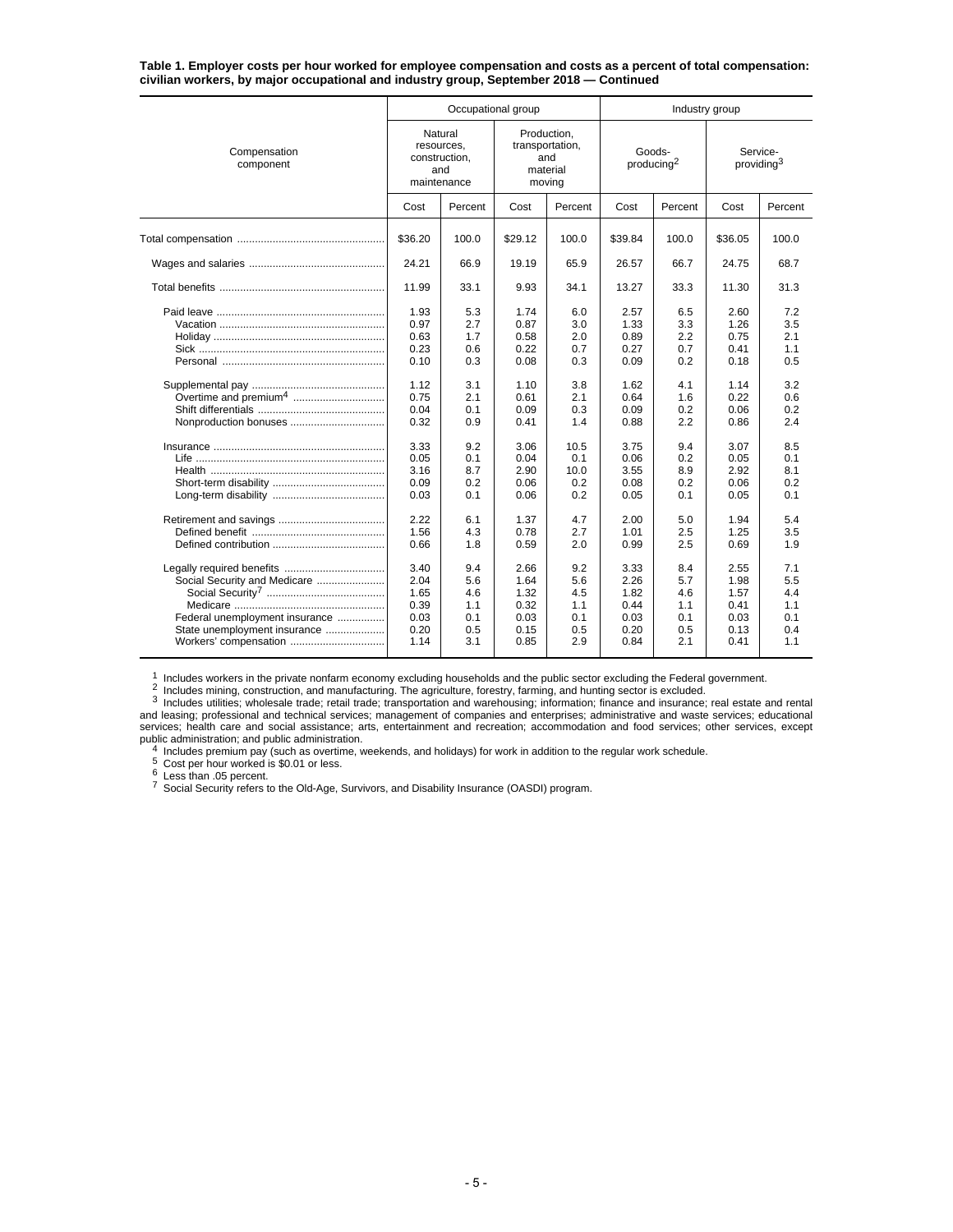| Table 2. Employer costs per hour worked for employee compensation and costs as a percent of total compensation: |  |
|-----------------------------------------------------------------------------------------------------------------|--|
| civilian workers, by occupational and industry group, September 2018                                            |  |

|                                                                                                                                                                          |                                                    |                                              |                                              |                                        |                                            | Benefit costs                            |                                         |                                        |
|--------------------------------------------------------------------------------------------------------------------------------------------------------------------------|----------------------------------------------------|----------------------------------------------|----------------------------------------------|----------------------------------------|--------------------------------------------|------------------------------------------|-----------------------------------------|----------------------------------------|
| Series                                                                                                                                                                   | Total<br>compen-<br>sation                         | Wages<br>and<br>salaries                     | Total                                        | Paid<br>leave                          | Supple-<br>mental<br>pay                   | Insurance                                | Retire-<br>ment<br>and<br>savings       | Legally<br>required<br>benefits        |
|                                                                                                                                                                          |                                                    |                                              |                                              |                                        | Cost per hour worked                       |                                          |                                         |                                        |
|                                                                                                                                                                          | \$36.63                                            | \$25.03                                      | \$11.60                                      | \$2.59                                 | \$1.21                                     | \$3.17                                   | \$1.95                                  | \$2.67                                 |
| Occupational group                                                                                                                                                       |                                                    |                                              |                                              |                                        |                                            |                                          |                                         |                                        |
| Management, professional, and related<br>Management, business, and financial<br>Professional and related<br>Primary, secondary, and special<br>education school teachers | 61.08<br>70.94<br>56.68<br>62.00<br>61.91          | 41.40<br>47.06<br>38.88<br>42.56<br>41.41    | 19.68<br>23.88<br>17.80<br>19.45<br>20.50    | 5.02<br>6.39<br>4.40<br>3.12<br>2.92   | 2.33<br>$(*)$ 4.81<br>1.23<br>0.23<br>0.21 | 4.88<br>4.78<br>4.93<br>6.21<br>6.81     | 3.69<br>3.62<br>3.73<br>6.65<br>7.58    | 3.75<br>4.29<br>3.52<br>3.23<br>2.98   |
| Office and administrative support                                                                                                                                        | 55.23<br>26.62<br>25.22<br>27.44                   | 36.67<br>18.70<br>18.94<br>18.56             | 18.57<br>7.92<br>6.28<br>8.88                | 5.04<br>1.79<br>1.46<br>1.98           | 1.83<br>0.66<br>0.68<br>0.65               | 5.13<br>2.49<br>1.56<br>3.04             | 2.85<br>1.02<br>0.67<br>1.22            | 3.71<br>1.96<br>1.91<br>1.99           |
| Natural resources, construction, and<br>Construction, extraction, farming, fishing,                                                                                      | 18.87<br>36.20                                     | 13.48<br>24.21                               | 5.39<br>11.99                                | 0.95<br>1.93                           | 0.36<br>1.12                               | 1.57<br>3.33                             | 0.85<br>2.22                            | 1.66<br>3.40                           |
| Installation, maintenance, and repair<br>Production, transportation, and material                                                                                        | 37.27<br>35.16                                     | 24.71<br>23.72                               | 12.56<br>11.44                               | 1.57<br>2.28                           | 1.08<br>1.15                               | 3.40<br>3.26                             | 2.67<br>1.77                            | 3.84<br>2.98                           |
| Transportation and material moving                                                                                                                                       | 29.12<br>27.79<br>30.30                            | 19.19<br>18.51<br>19.79                      | 9.93<br>9.29<br>10.51                        | 1.74<br>1.68<br>1.79                   | 1.10<br>1.26<br>0.96                       | 3.06<br>2.99<br>3.11                     | 1.37<br>0.94<br>1.75                    | 2.66<br>2.41<br>2.89                   |
| Industry group                                                                                                                                                           |                                                    |                                              |                                              |                                        |                                            |                                          |                                         |                                        |
| Education and health services<br>Educational services<br>Elementary and secondary schools<br>Junior colleges, colleges, and                                              | 42.41<br>52.10<br>50.77                            | 28.89<br>34.72<br>33.49                      | 13.52<br>17.38<br>17.28                      | 3.16<br>3.33<br>2.73                   | 0.60<br>0.25<br>0.20                       | 4.22<br>5.69<br>5.89                     | 2.89<br>5.29<br>5.88                    | 2.66<br>2.81<br>2.58                   |
| Health care and social assistance                                                                                                                                        | 57.94<br>36.66<br>47.72                            | 38.67<br>25.43<br>30.99                      | 19.27<br>11.23<br>16.72                      | 4.97<br>3.06<br>4.49                   | 0.36<br>0.81<br>1.64                       | 5.90<br>3.34<br>4.96                     | 4.71<br>1.46<br>2.49                    | 3.32<br>2.56<br>3.13                   |
|                                                                                                                                                                          |                                                    |                                              |                                              | Percent of total compensation          |                                            |                                          |                                         |                                        |
|                                                                                                                                                                          | 100.0                                              | 68.3                                         | 31.7                                         | 7.1                                    | 3.3                                        | 8.7                                      | 5.3                                     | 7.3                                    |
| Occupational group                                                                                                                                                       |                                                    |                                              |                                              |                                        |                                            |                                          |                                         |                                        |
| Management, professional, and related<br>Management, business, and financial<br>Professional and related                                                                 | 100.0<br>100.0<br>100.0<br>100.0                   | 67.8<br>66.3<br>68.6<br>68.6                 | 32.2<br>33.7<br>31.4<br>31.4                 | 8.2<br>9.0<br>7.8<br>5.0               | 3.8<br>6.8<br>2.2<br>0.4                   | 8.0<br>6.7<br>8.7<br>10.0                | 6.0<br>5.1<br>6.6<br>10.7               | 6.1<br>6.0<br>6.2<br>5.2               |
| Primary, secondary, and special<br>education school teachers<br>Office and administrative support<br>Natural resources, construction, and                                | 100.0<br>100.0<br>100.0<br>100.0<br>100.0<br>100.0 | 66.9<br>66.4<br>70.2<br>75.1<br>67.6<br>71.4 | 33.1<br>33.6<br>29.8<br>24.9<br>32.4<br>28.6 | 4.7<br>9.1<br>6.7<br>5.8<br>7.2<br>5.0 | 0.3<br>3.3<br>2.5<br>2.7<br>2.4<br>1.9     | 11.0<br>9.3<br>9.4<br>6.2<br>11.1<br>8.3 | 12.2<br>5.2<br>3.8<br>2.7<br>4.4<br>4.5 | 4.8<br>6.7<br>7.4<br>7.6<br>7.3<br>8.8 |
| Construction, extraction, farming, fishing,                                                                                                                              | 100.0                                              | 66.9                                         | 33.1                                         | 5.3                                    | 3.1                                        | 9.2                                      | 6.1                                     | 9.4                                    |
| Installation, maintenance, and repair<br>Production, transportation, and material                                                                                        | 100.0<br>100.0                                     | 66.3<br>67.5                                 | 33.7<br>32.5                                 | 4.2<br>6.5                             | 2.9<br>3.3                                 | 9.1<br>9.3                               | 7.2<br>5.0                              | 10.3<br>8.5                            |
| Transportation and material moving                                                                                                                                       | 100.0<br>100.0<br>100.0                            | 65.9<br>66.6<br>65.3                         | 34.1<br>33.4<br>34.7                         | 6.0<br>6.1<br>5.9                      | 3.8<br>4.5<br>3.2                          | 10.5<br>10.8<br>10.3                     | 4.7<br>3.4<br>5.8                       | 9.2<br>8.7<br>9.5                      |
| Industry group                                                                                                                                                           |                                                    |                                              |                                              |                                        |                                            |                                          |                                         |                                        |
| Education and health services<br>Elementary and secondary schools<br>Junior colleges, colleges, and                                                                      | 100.0<br>100.0<br>100.0                            | 68.1<br>66.6<br>66.0                         | 31.9<br>33.4<br>34.0                         | 7.5<br>6.4<br>5.4                      | 1.4<br>0.5<br>0.4                          | 9.9<br>10.9<br>11.6                      | 6.8<br>10.2<br>11.6                     | 6.3<br>5.4<br>5.1                      |
| Health care and social assistance                                                                                                                                        | 100.0<br>100.0<br>100.0                            | 66.7<br>69.4<br>65.0                         | 33.3<br>30.6<br>35.0                         | 8.6<br>8.3<br>9.4                      | 0.6<br>2.2<br>3.4                          | 10.2<br>9.1<br>10.4                      | 8.1<br>4.0<br>5.2                       | 5.7<br>7.0<br>6.6                      |

<sup>1</sup> Includes workers in the private nonfarm economy excluding households and the public sector excluding the Federal government.<br>
<sup>2</sup> Includes postsecondary teachers; primary, secondary, and special education teachers; an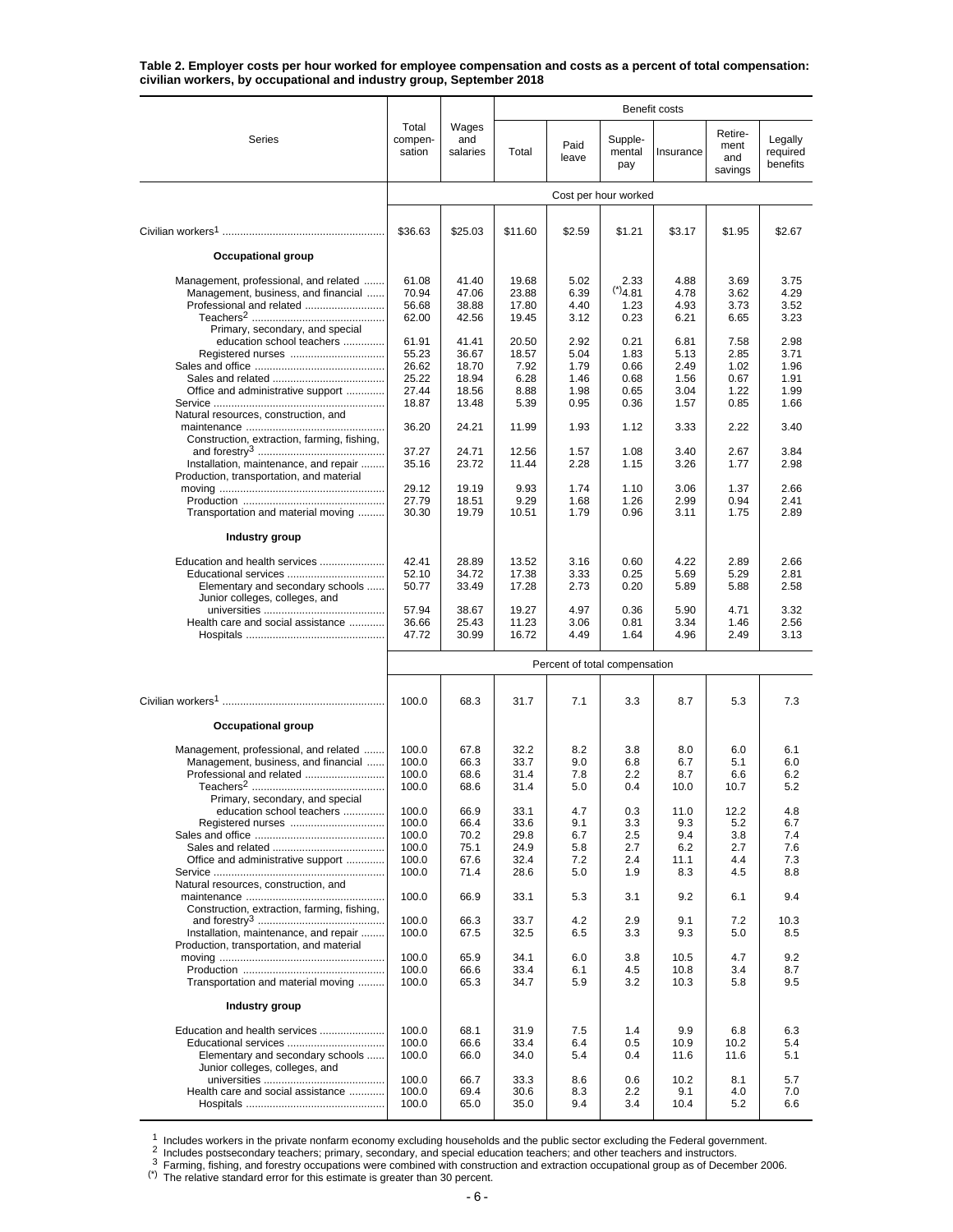**Table 3. Employer costs per hour worked for employee compensation and costs as a percent of total compensation: state and local government workers, by major occupational and industry group, September 2018**

|                                                                                                                         |                                                                                                              |                                                                                                  | Industry group                                                                                               |                                                                                                  |                                                                                                              |                                                                                                  |                                                                                                              |                                                                                                  |                                                                                                              |                                                                                                  |
|-------------------------------------------------------------------------------------------------------------------------|--------------------------------------------------------------------------------------------------------------|--------------------------------------------------------------------------------------------------|--------------------------------------------------------------------------------------------------------------|--------------------------------------------------------------------------------------------------|--------------------------------------------------------------------------------------------------------------|--------------------------------------------------------------------------------------------------|--------------------------------------------------------------------------------------------------------------|--------------------------------------------------------------------------------------------------|--------------------------------------------------------------------------------------------------------------|--------------------------------------------------------------------------------------------------|
| Compensation<br>component                                                                                               | All<br>workers                                                                                               |                                                                                                  | Management,<br>professional,<br>and<br>related                                                               |                                                                                                  | Sales<br>and<br>office                                                                                       |                                                                                                  | Service                                                                                                      |                                                                                                  | Service-providing <sup>2</sup>                                                                               |                                                                                                  |
|                                                                                                                         | Cost                                                                                                         | Percent                                                                                          | Cost                                                                                                         | Percent                                                                                          | Cost                                                                                                         | Percent                                                                                          | Cost                                                                                                         | Percent                                                                                          | Cost                                                                                                         | Percent                                                                                          |
|                                                                                                                         | \$50.03                                                                                                      | 100.0                                                                                            | \$60.14                                                                                                      | 100.0                                                                                            | \$34.72                                                                                                      | 100.0                                                                                            | \$36.72                                                                                                      | 100.0                                                                                            | \$50.12                                                                                                      | 100.0                                                                                            |
|                                                                                                                         | 31.23                                                                                                        | 62.4                                                                                             | 38.85                                                                                                        | 64.6                                                                                             | 20.12                                                                                                        | 57.9                                                                                             | 21.18                                                                                                        | 57.7                                                                                             | 31.32                                                                                                        | 62.5                                                                                             |
|                                                                                                                         | 18.80                                                                                                        | 37.6                                                                                             | 21.29                                                                                                        | 35.4                                                                                             | 14.61                                                                                                        | 42.1                                                                                             | 15.55                                                                                                        | 42.3                                                                                             | 18.80                                                                                                        | 37.5                                                                                             |
| Nonproduction bonuses<br>Life ………………………………………………………                                                                     | 3.76<br>1.44<br>1.07<br>0.96<br>0.30<br>0.51<br>0.22<br>0.05<br>0.24<br>5.93<br>0.07<br>5.78<br>0.03<br>0.05 | 7.5<br>2.9<br>2.1<br>1.9<br>0.6<br>1.0<br>0.4<br>0.1<br>0.5<br>11.9<br>0.1<br>11.6<br>0.1<br>0.1 | 4.25<br>1.47<br>1.16<br>1.22<br>0.40<br>0.41<br>0.09<br>0.04<br>0.27<br>6.53<br>0.08<br>6.36<br>0.03<br>0.06 | 7.1<br>2.4<br>1.9<br>2.0<br>0.7<br>0.7<br>0.2<br>0.1<br>0.5<br>10.9<br>0.1<br>10.6<br>0.1<br>0.1 | 3.04<br>1.35<br>0.93<br>0.60<br>0.16<br>0.31<br>0.16<br>0.02<br>0.13<br>5.53<br>0.06<br>5.41<br>0.03<br>0.03 | 8.7<br>3.9<br>2.7<br>1.7<br>0.4<br>0.9<br>0.5<br>0.1<br>0.4<br>15.9<br>0.2<br>15.6<br>0.1<br>0.1 | 3.10<br>1.37<br>0.95<br>0.62<br>0.16<br>0.79<br>0.46<br>0.09<br>0.24<br>4.68<br>0.05<br>4.57<br>0.02<br>0.03 | 8.5<br>3.7<br>2.6<br>1.7<br>0.4<br>2.1<br>1.3<br>0.2<br>0.6<br>12.7<br>0.1<br>12.4<br>0.1<br>0.1 | 3.76<br>1.43<br>1.07<br>0.96<br>0.30<br>0.50<br>0.21<br>0.05<br>0.24<br>5.93<br>0.07<br>5.78<br>0.03<br>0.05 | 7.5<br>2.9<br>2.1<br>1.9<br>0.6<br>1.0<br>0.4<br>0.1<br>0.5<br>11.8<br>0.1<br>11.5<br>0.1<br>0.1 |
| Social Security and Medicare<br>Federal unemployment insurance<br>State unemployment insurance<br>Workers' compensation | 5.82<br>5.41<br>0.41<br>2.77<br>2.16<br>1.65<br>0.51<br>(5)<br>0.07<br>0.54                                  | 11.6<br>10.8<br>0.8<br>5.5<br>4.3<br>3.3<br>1.0<br>(6)<br>0.1<br>1.1                             | 6.99<br>6.44<br>0.55<br>3.12<br>2.59<br>1.97<br>0.63<br>(5)<br>0.07<br>0.45                                  | 11.6<br>10.7<br>0.9<br>5.2<br>4.3<br>3.3<br>1.0<br>(6)<br>0.1<br>0.8                             | 3.64<br>3.40<br>0.24<br>2.10<br>1.56<br>1.22<br>0.34<br>(5)<br>0.06<br>0.48                                  | 10.5<br>9.8<br>0.7<br>6.0<br>4.5<br>3.5<br>1.0<br>(6)<br>0.2<br>1.4                              | 4.71<br>4.48<br>0.23<br>2.27<br>1.51<br>1.15<br>0.36<br>(5)<br>0.06<br>0.69                                  | 12.8<br>12.2<br>0.6<br>6.2<br>4.1<br>3.1<br>1.0<br>(6)<br>0.2<br>1.9                             | 5.83<br>5.42<br>0.41<br>2.77<br>2.16<br>1.65<br>0.51<br>(5)<br>0.06<br>0.54                                  | 11.6<br>10.8<br>0.8<br>5.5<br>4.3<br>3.3<br>1.0<br>(6)<br>0.1<br>1.1                             |

<sup>1</sup> This table presents data for the three major occupational groups in State and local government: management, professional, and related occupations, including <sup>1</sup> This table presents data for the three major occupational groups in State and local government: management, professional, and related occupations, including clerical workers; and service occupations, including police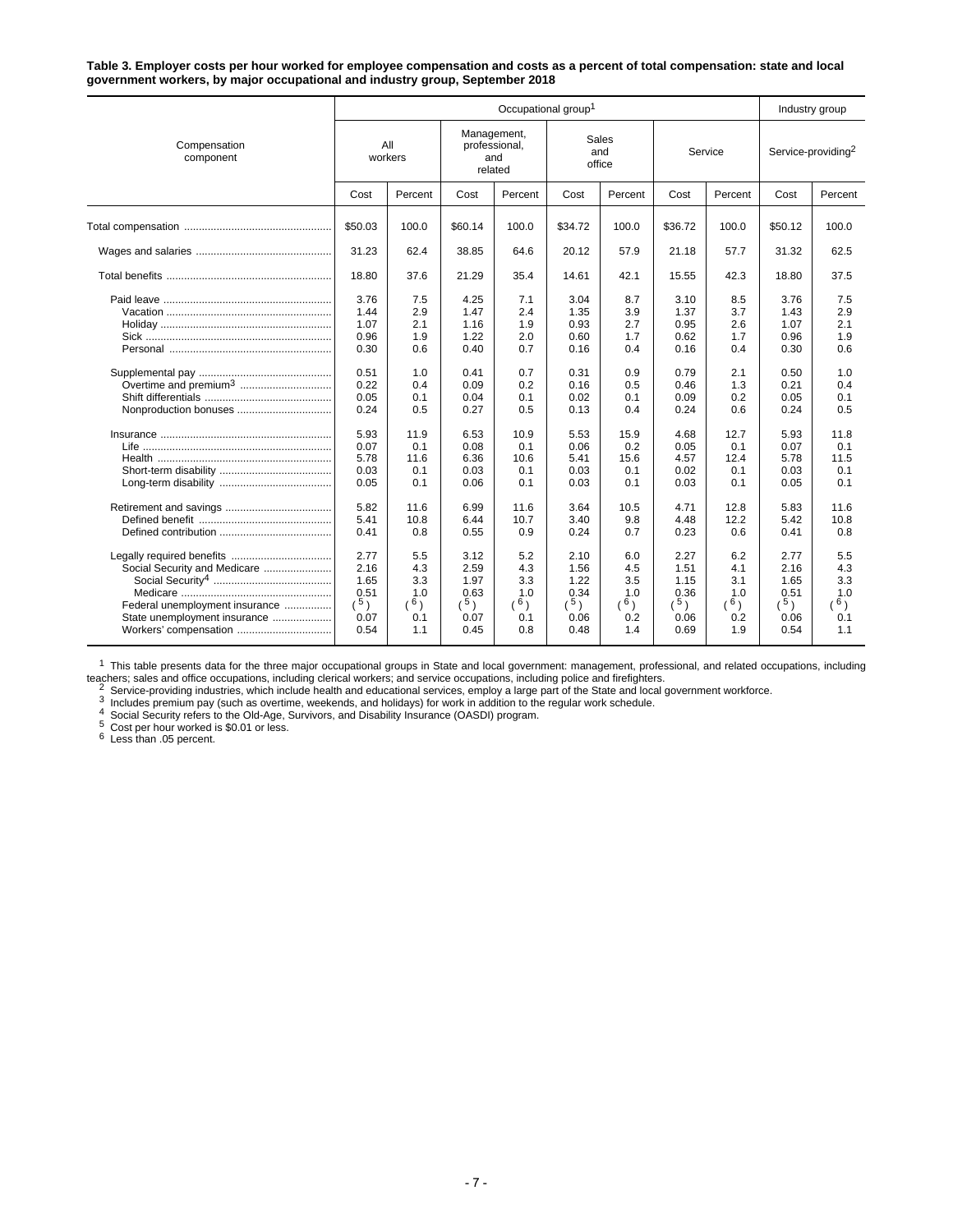**Table 4. Employer costs per hour worked for employee compensation and costs as a percent of total compensation: state and local government workers, by occupational and industry group, September 2018**

|                                                                                                                             | <b>Benefit costs</b>             |                                  |                                  |                               |                              |                              |                                   |                                 |
|-----------------------------------------------------------------------------------------------------------------------------|----------------------------------|----------------------------------|----------------------------------|-------------------------------|------------------------------|------------------------------|-----------------------------------|---------------------------------|
| Series                                                                                                                      | Total<br>compen-<br>sation       | Wages<br>and<br>salaries         | Total                            | Paid<br>leave                 | Supple-<br>mental<br>pay     | Insurance                    | Retire-<br>ment<br>and<br>savings | Legally<br>required<br>benefits |
|                                                                                                                             |                                  |                                  |                                  |                               | Cost per hour worked         |                              |                                   |                                 |
|                                                                                                                             | \$50.03                          | \$31.23                          | \$18.80                          | \$3.76                        | \$0.51                       | \$5.93                       | \$5.82                            | \$2.77                          |
| Occupational group                                                                                                          |                                  |                                  |                                  |                               |                              |                              |                                   |                                 |
| Management, professional, and related<br>Professional and related<br>Primary, secondary, and special                        | 60.14<br>58.45<br>66.14          | 38.85<br>38.06<br>44.23          | 21.29<br>20.39<br>21.91          | 4.25<br>3.78<br>3.33          | 0.41<br>0.37<br>0.25         | 6.53<br>6.53<br>7.16         | 6.99<br>6.72<br>8.00              | 3.12<br>3.00<br>3.18            |
| education school teachers<br>Office and administrative support                                                              | 66.06<br>34.72<br>34.88<br>36.72 | 43.61<br>20.12<br>20.17<br>21.18 | 22.46<br>14.61<br>14.71<br>15.55 | 3.07<br>3.04<br>3.05<br>3.10  | 0.23<br>0.31<br>0.31<br>0.79 | 7.54<br>5.53<br>5.59<br>4.68 | 8.58<br>3.64<br>3.67<br>4.71      | 3.04<br>2.10<br>2.10<br>2.27    |
| Industry group                                                                                                              |                                  |                                  |                                  |                               |                              |                              |                                   |                                 |
| Education and health services<br>Educational services<br>Elementary and secondary schools<br>Junior colleges, colleges, and | 52.42<br>53.82<br>52.35          | 33.93<br>35.07<br>34.13          | 18.49<br>18.76<br>18.22          | 3.47<br>3.33<br>2.76          | 0.34<br>0.25<br>0.21         | 6.13<br>6.27<br>6.26         | 5.86<br>6.20<br>6.42              | 2.69<br>2.70<br>2.56            |
| Health care and social assistance                                                                                           | 58.06<br>44.32<br>46.66<br>48.17 | 37.79<br>27.39<br>29.40<br>27.97 | 20.27<br>16.92<br>17.25<br>20.20 | 5.03<br>4.25<br>4.49<br>4.48  | 0.35<br>0.86<br>1.04<br>0.76 | 6.28<br>5.31<br>5.21<br>5.85 | 5.52<br>3.84<br>3.73<br>6.17      | 3.10<br>2.65<br>2.77<br>2.94    |
|                                                                                                                             |                                  |                                  |                                  | Percent of total compensation |                              |                              |                                   |                                 |
| State and local government workers                                                                                          | 100.0                            | 62.4                             | 37.6                             | 7.5                           | 1.0                          | 11.9                         | 11.6                              | 5.5                             |
| <b>Occupational group</b>                                                                                                   |                                  |                                  |                                  |                               |                              |                              |                                   |                                 |
| Management, professional, and related<br>Professional and related<br>Primary, secondary, and special                        | 100.0<br>100.0<br>100.0          | 64.6<br>65.1<br>66.9             | 35.4<br>34.9<br>33.1             | 7.1<br>6.5<br>5.0             | 0.7<br>0.6<br>0.4            | 10.9<br>11.2<br>10.8         | 11.6<br>11.5<br>12.1              | 5.2<br>5.1<br>4.8               |
| education school teachers<br>Office and administrative support                                                              | 100.0<br>100.0<br>100.0<br>100.0 | 66.0<br>57.9<br>57.8<br>57.7     | 34.0<br>42.1<br>42.2<br>42.3     | 4.6<br>8.7<br>8.7<br>8.5      | 0.3<br>0.9<br>0.9<br>2.1     | 11.4<br>15.9<br>16.0<br>12.7 | 13.0<br>10.5<br>10.5<br>12.8      | 4.6<br>6.0<br>6.0<br>6.2        |
| Industry group                                                                                                              |                                  |                                  |                                  |                               |                              |                              |                                   |                                 |
| Education and health services<br>Elementary and secondary schools<br>Junior colleges, colleges, and                         | 100.0<br>100.0<br>100.0          | 64.7<br>65.1<br>65.2             | 35.3<br>34.9<br>34.8             | 6.6<br>6.2<br>5.3             | 0.6<br>0.5<br>0.4            | 11.7<br>11.7<br>12.0         | 11.2<br>11.5<br>12.3              | 5.1<br>5.0<br>4.9               |
| Health care and social assistance                                                                                           | 100.0<br>100.0<br>100.0<br>100.0 | 65.1<br>61.8<br>63.0<br>58.1     | 34.9<br>38.2<br>37.0<br>41.9     | 8.7<br>9.6<br>9.6<br>9.3      | 0.6<br>1.9<br>2.2<br>1.6     | 10.8<br>12.0<br>11.2<br>12.1 | 9.5<br>8.7<br>8.0<br>12.8         | 5.3<br>6.0<br>5.9<br>6.1        |

 $1$  Includes postsecondary teachers; primary, secondary, and special education teachers; and other teachers and instructors.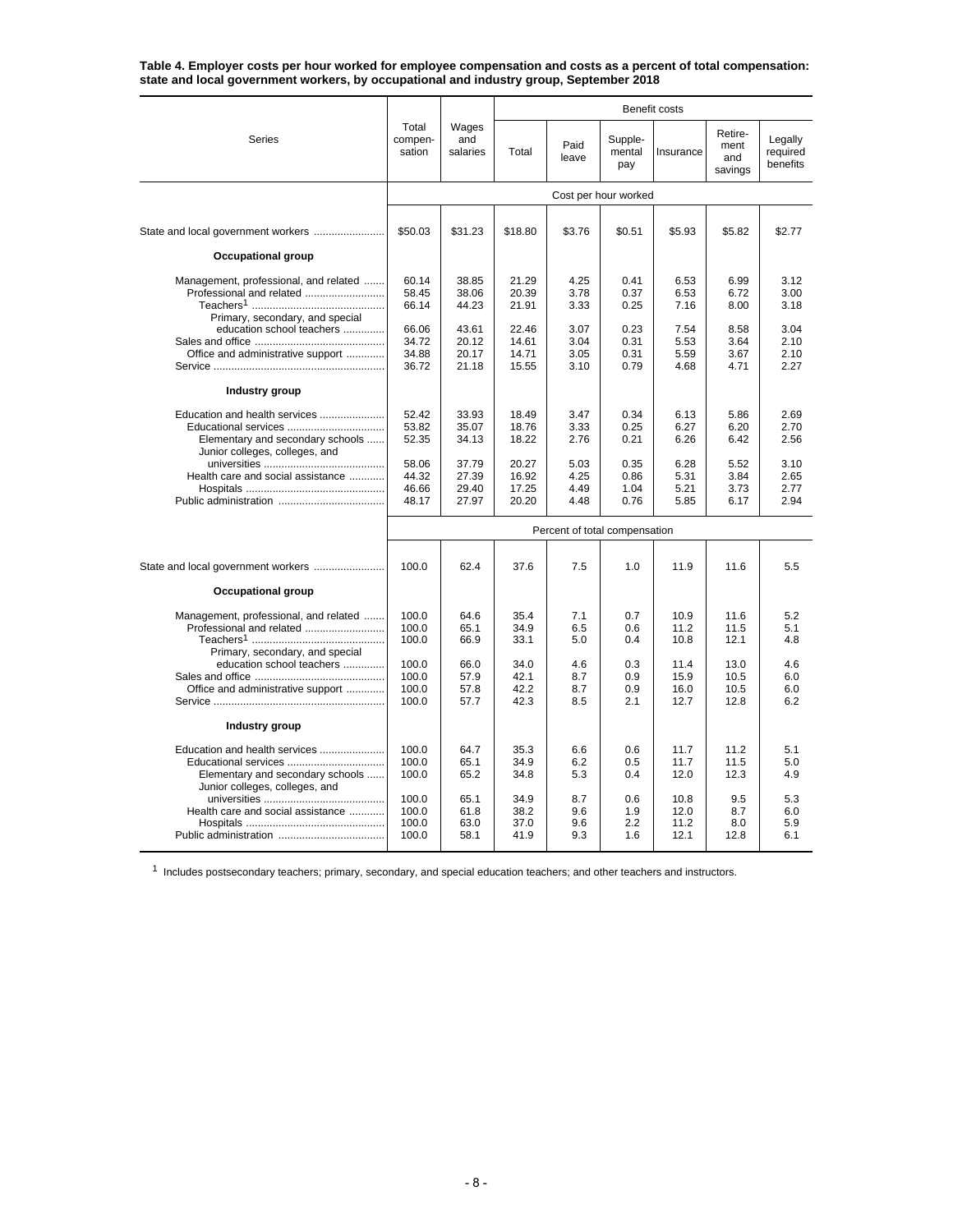#### **Table 5. Employer costs per hour worked for employee compensation and costs as a percent of total compensation: private industry workers, by major occupational group and bargaining unit status, September 2018**

|                                                                                                                         |                                                      |                                               |                                                      | Occupational group                                   |                                                      |                                               |                                                      |                                               |
|-------------------------------------------------------------------------------------------------------------------------|------------------------------------------------------|-----------------------------------------------|------------------------------------------------------|------------------------------------------------------|------------------------------------------------------|-----------------------------------------------|------------------------------------------------------|-----------------------------------------------|
| Compensation<br>component                                                                                               | All<br>workers                                       |                                               | Management,<br>professional,<br>related              | and                                                  |                                                      | Sales<br>and<br>office                        | Service                                              |                                               |
|                                                                                                                         | Cost                                                 | Percent                                       | Cost                                                 | Percent                                              | Cost                                                 | Percent                                       | Cost                                                 | Percent                                       |
|                                                                                                                         | \$34.53                                              | 100.0                                         | \$61.40                                              | 100.0                                                | \$25.91                                              | 100.0                                         | \$16.27                                              | 100.0                                         |
|                                                                                                                         | 24.06                                                | 69.7                                          | 42.25                                                | 68.8                                                 | 18.58                                                | 71.7                                          | 12.36                                                | 76.0                                          |
|                                                                                                                         | 10.48                                                | 30.3                                          | 19.14                                                | 31.2                                                 | 7.34                                                 | 28.3                                          | 3.91                                                 | 24.0                                          |
|                                                                                                                         | 2.41<br>1.25<br>0.72<br>0.30<br>0.14<br>1.32<br>0.29 | 7.0<br>3.6<br>2.1<br>0.9<br>0.4<br>3.8<br>0.8 | 5.27<br>2.77<br>1.53<br>0.67<br>0.30<br>2.98<br>0.19 | 8.6<br>4.5<br>2.5<br>1.1<br>0.5<br>4.8<br>0.3        | 1.68<br>0.86<br>0.50<br>0.20<br>0.12<br>0.69<br>0.16 | 6.5<br>3.3<br>1.9<br>0.8<br>0.5<br>2.7<br>0.6 | 0.64<br>0.31<br>0.19<br>0.08<br>0.05<br>0.30<br>0.13 | 3.9<br>1.9<br>1.2<br>0.5<br>0.3<br>1.8<br>0.8 |
| Nonproduction bonuses                                                                                                   | 0.07<br>0.96                                         | 0.2<br>2.8                                    | 0.12<br>2.67                                         | 0.2<br>4.3                                           | 0.03<br>0.50                                         | 0.1<br>1.9                                    | 0.06<br>0.12                                         | 0.3<br>0.7                                    |
|                                                                                                                         | 2.74<br>0.04<br>2.58<br>0.07<br>0.05                 | 7.9<br>0.1<br>7.5<br>0.2<br>0.1               | 4.33<br>0.08<br>4.03<br>0.12<br>0.10                 | 7.1<br>0.1<br>6.6<br>0.2<br>0.2                      | 2.23<br>0.03<br>2.12<br>0.05<br>0.03                 | 8.6<br>0.1<br>8.2<br>0.2<br>0.1               | 1.11<br>(2)<br>1.08<br>(2)<br>(2)                    | 6.9<br>3)<br>6.6<br>3)<br>(3)                 |
|                                                                                                                         | 1.35<br>0.56<br>0.79                                 | 3.9<br>1.6<br>2.3                             | 2.60<br>0.90<br>1.70                                 | 4.2<br>1.5<br>2.8                                    | 0.79<br>0.27<br>0.52                                 | 3.0<br>1.0<br>2.0                             | 0.28<br>0.11<br>0.17                                 | 1.8<br>0.7<br>1.1                             |
| Social Security and Medicare<br>Federal unemployment insurance<br>State unemployment insurance<br>Workers' compensation | 2.66<br>2.00<br>1.60<br>0.40<br>0.04<br>0.15<br>0.46 | 7.7<br>5.8<br>4.6<br>1.2<br>0.1<br>0.4<br>1.3 | 3.97<br>3.45<br>2.72<br>0.73<br>0.03<br>0.17<br>0.32 | 6.5<br>5.6<br>4.4<br>1.2<br>$({}^{3})$<br>0.3<br>0.5 | 1.95<br>1.55<br>1.25<br>0.30<br>0.04<br>0.14<br>0.22 | 7.5<br>6.0<br>4.8<br>1.2<br>0.1<br>0.5<br>0.9 | 1.57<br>1.06<br>0.86<br>0.20<br>0.04<br>0.14<br>0.34 | 9.7<br>6.5<br>5.3<br>1.2<br>0.3<br>0.8<br>2.1 |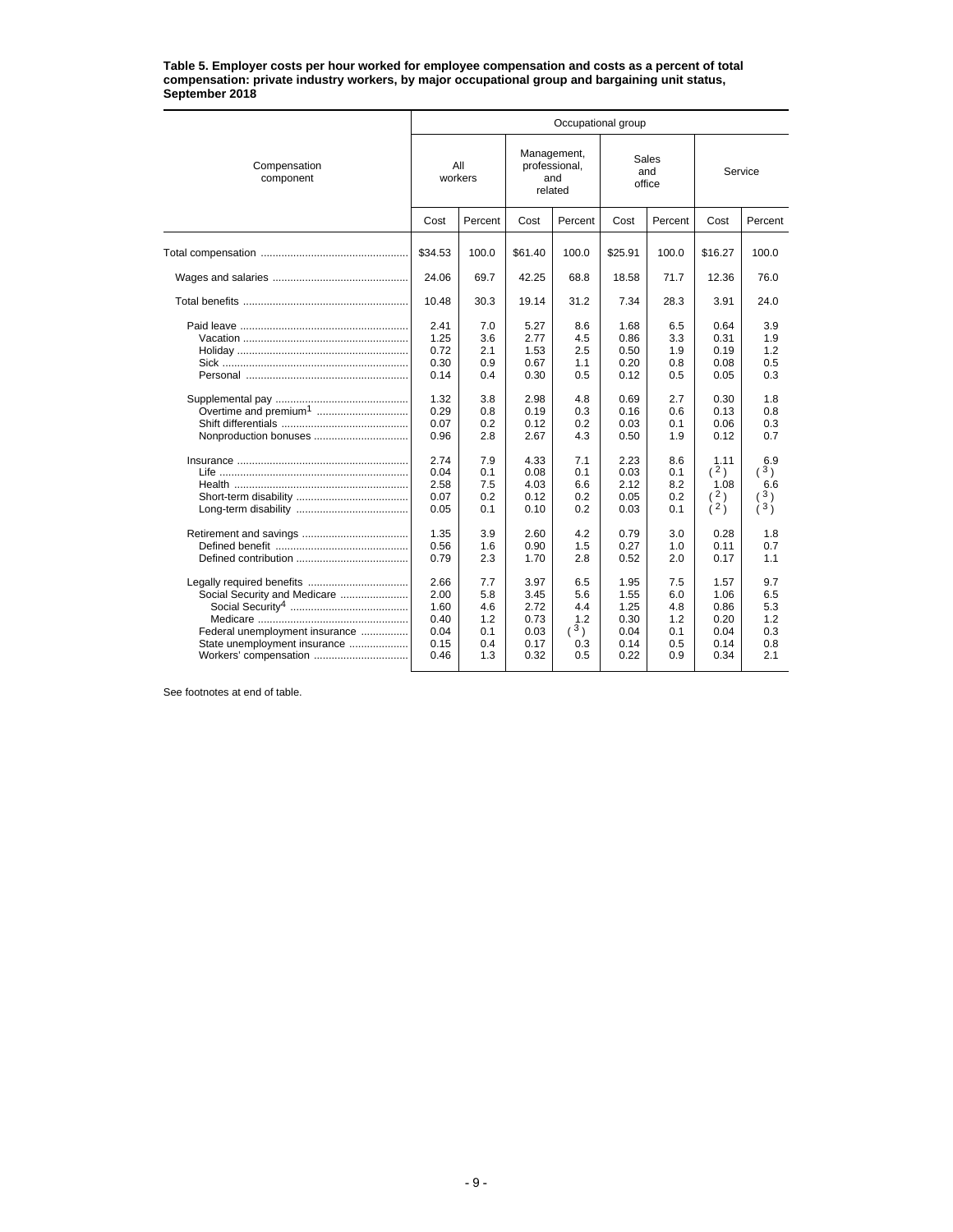#### **Table 5. Employer costs per hour worked for employee compensation and costs as a percent of total compensation: private industry workers, by major occupational group and bargaining unit status, September 2018 — Continued**

|                                                                                                                         |                                                              | Occupational group                            |                                                      |                                               | Bargaining unit status                               |                                               |                                                      |                                               |  |
|-------------------------------------------------------------------------------------------------------------------------|--------------------------------------------------------------|-----------------------------------------------|------------------------------------------------------|-----------------------------------------------|------------------------------------------------------|-----------------------------------------------|------------------------------------------------------|-----------------------------------------------|--|
| Compensation<br>component                                                                                               | Natural<br>resources,<br>construction,<br>and<br>maintenance |                                               | transportation,                                      | Production,<br>and<br>material<br>moving      |                                                      | Union                                         | Nonunion                                             |                                               |  |
|                                                                                                                         | Cost                                                         | Percent                                       | Cost                                                 | Percent                                       | Cost                                                 | Percent                                       | Cost                                                 | Percent                                       |  |
|                                                                                                                         | \$35.70                                                      | 100.0                                         | \$28.74                                              | 100.0                                         | \$48.57                                              | 100.0                                         | \$33.16                                              | 100.0                                         |  |
|                                                                                                                         | 24.16                                                        | 67.7                                          | 19.06                                                | 66.3                                          | 28.85                                                | 59.4                                          | 23.59                                                | 71.1                                          |  |
|                                                                                                                         | 11.54                                                        | 32.3                                          | 9.68                                                 | 33.7                                          | 19.73                                                | 40.6                                          | 9.57                                                 | 28.9                                          |  |
|                                                                                                                         | 1.78<br>0.90<br>0.59<br>0.19<br>0.10<br>1.14<br>0.77         | 5.0<br>2.5<br>1.6<br>0.5<br>0.3<br>3.2        | 1.70<br>0.86<br>0.57<br>0.20<br>0.07<br>1.11         | 5.9<br>3.0<br>2.0<br>0.7<br>0.2<br>3.9        | 3.37<br>1.71<br>0.99<br>0.48<br>0.19<br>1.60         | 6.9<br>3.5<br>2.0<br>1.0<br>0.4<br>3.3        | 2.32<br>1.20<br>0.70<br>0.28<br>0.14<br>1.29         | 7.0<br>3.6<br>2.1<br>0.8<br>0.4<br>3.9        |  |
|                                                                                                                         | 0.04<br>0.33                                                 | 2.1<br>0.1<br>0.9                             | 0.61<br>0.09<br>0.41                                 | 2.1<br>0.3<br>1.4                             | 0.87<br>0.21<br>0.52                                 | 1.8<br>0.4<br>1.1                             | 0.24<br>0.06<br>1.00                                 | 0.7<br>0.2<br>3.0                             |  |
|                                                                                                                         | 3.14<br>0.04<br>2.97<br>0.09<br>0.03                         | 8.8<br>0.1<br>8.3<br>0.3<br>0.1               | 2.96<br>0.04<br>2.80<br>0.06<br>0.06                 | 10.3<br>0.1<br>9.7<br>0.2<br>0.2              | 6.61<br>0.08<br>6.23<br>0.19<br>0.11                 | 13.6<br>0.2<br>12.8<br>0.4<br>0.2             | 2.36<br>0.04<br>2.23<br>0.05<br>0.04                 | 7.1<br>0.1<br>6.7<br>0.2<br>0.1               |  |
|                                                                                                                         | 2.04<br>1.35<br>0.69                                         | 5.7<br>3.8<br>1.9                             | 1.25<br>0.64<br>0.61                                 | 4.4<br>2.2<br>2.1                             | 4.43<br>3.30<br>1.13                                 | 9.1<br>6.8<br>2.3                             | 1.05<br>0.29<br>0.75                                 | 3.2<br>0.9<br>2.3                             |  |
| Social Security and Medicare<br>Federal unemployment insurance<br>State unemployment insurance<br>Workers' compensation | 3.45<br>2.05<br>1.66<br>0.39<br>0.03<br>0.21<br>1.16         | 9.7<br>5.8<br>4.7<br>1.1<br>0.1<br>0.6<br>3.2 | 2.66<br>1.64<br>1.32<br>0.32<br>0.03<br>0.15<br>0.85 | 9.3<br>5.7<br>4.6<br>1.1<br>0.1<br>0.5<br>2.9 | 3.71<br>2.49<br>2.00<br>0.49<br>0.03<br>0.19<br>1.00 | 7.6<br>5.1<br>4.1<br>1.0<br>0.1<br>0.4<br>2.1 | 2.55<br>1.96<br>1.56<br>0.39<br>0.04<br>0.15<br>0.41 | 7.7<br>5.9<br>4.7<br>1.2<br>0.1<br>0.5<br>1.2 |  |

1 Includes premium pay (such as overtime, weekends, and holidays) for work in addition to the regular work schedule.<br>
2 Cost per hour worked is \$0.01 or less.<br>
3 Less than .05 percent.<br>
4 Social Security refers to the Old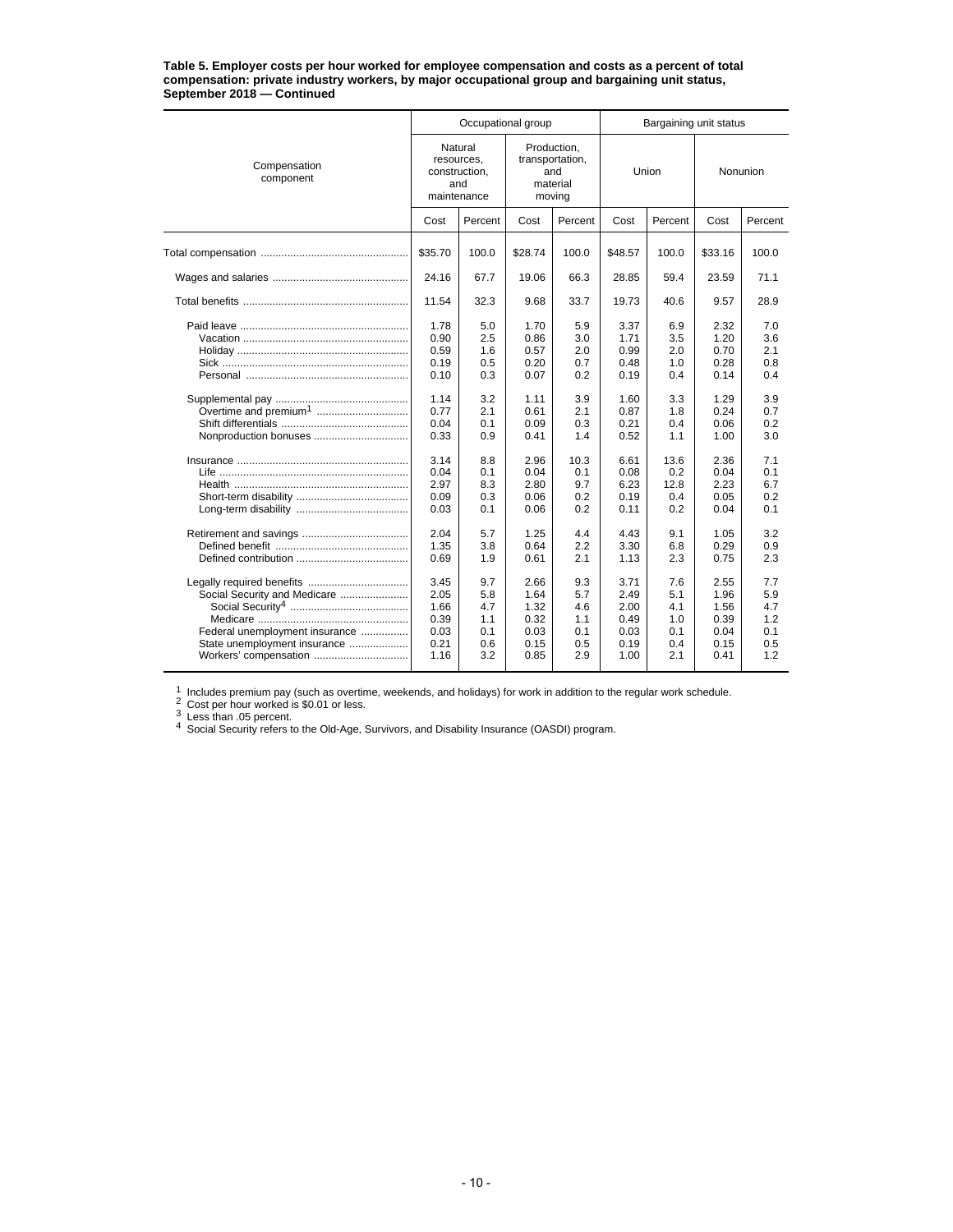#### **Table 6. Employer costs per hour worked for employee compensation and costs as a percent of total compensation: private industry workers, by major industry group, September 2018**

|                                                                                                                         |                                                      |                                                      | Goods-producing <sup>1</sup>                         |                                               |                                                      |                                               |                                                      |                                               | Service-providing <sup>2</sup>                       |                                               |                                                      |                                               |
|-------------------------------------------------------------------------------------------------------------------------|------------------------------------------------------|------------------------------------------------------|------------------------------------------------------|-----------------------------------------------|------------------------------------------------------|-----------------------------------------------|------------------------------------------------------|-----------------------------------------------|------------------------------------------------------|-----------------------------------------------|------------------------------------------------------|-----------------------------------------------|
| Compensation<br>component                                                                                               |                                                      | All goods-<br>Construction<br>producing <sup>1</sup> |                                                      | Manufacturing                                 |                                                      | All<br>service-<br>providing <sup>2</sup>     |                                                      | Trade,<br>transportation,<br>and<br>utilities |                                                      | Information                                   |                                                      |                                               |
|                                                                                                                         | Cost                                                 | Percent                                              | Cost                                                 | Percent                                       | Cost                                                 | Percent                                       | Cost                                                 | Percent                                       | Cost                                                 | Percent                                       | Cost                                                 | Percent                                       |
|                                                                                                                         | \$39.80                                              | 100.0                                                | \$39.65                                              | 100.0                                         | \$39.41                                              | 100.0                                         | \$33.42                                              | 100.0                                         | \$28.63                                              | 100.0                                         | \$59.46                                              | 100.0                                         |
|                                                                                                                         | 26.59                                                | 66.8                                                 | 27.49                                                | 69.3                                          | 25.87                                                | 65.7                                          | 23.52                                                | 70.4                                          | 20.10                                                | 70.2                                          | 38.62                                                | 65.0                                          |
|                                                                                                                         | 13.21                                                | 33.2                                                 | 12.17                                                | 30.7                                          | 13.53                                                | 34.3                                          | 9.90                                                 | 29.6                                          | 8.53                                                 | 29.8                                          | 20.84                                                | 35.0                                          |
|                                                                                                                         | 2.56<br>1.32<br>0.89<br>0.26<br>0.09                 | 6.4<br>3.3<br>2.2<br>0.7<br>0.2                      | 1.73<br>0.91<br>0.60<br>0.15<br>0.07                 | 4.4<br>2.3<br>1.5<br>0.4<br>0.2               | 2.97<br>1.53<br>1.04<br>0.31<br>0.09                 | 7.5<br>3.9<br>2.6<br>0.8<br>0.2               | 2.38<br>1.23<br>0.69<br>0.31<br>0.15                 | 7.1<br>3.7<br>2.1<br>0.9<br>0.5               | 1.78<br>0.94<br>0.51<br>0.23<br>0.11                 | 6.2<br>3.3<br>1.8<br>0.8<br>0.4               | 5.42<br>2.84<br>1.42<br>0.61<br>0.55                 | 9.1<br>4.8<br>2.4<br>1.0<br>0.9               |
| Overtime and premium <sup>3</sup><br>Nonproduction bonuses                                                              | 1.63<br>0.64<br>0.09<br>0.89                         | 4.1<br>1.6<br>0.2<br>2.2                             | 1.12<br>0.69<br>0.02<br>0.41                         | 2.8<br>1.7<br>4)<br>1.0                       | 1.83<br>0.59<br>0.14<br>1.10                         | 4.6<br>1.5<br>0.4<br>2.8                      | 1.26<br>0.22<br>0.06<br>0.97                         | 3.8<br>0.7<br>0.2<br>2.9                      | 0.81<br>0.29<br>0.03<br>0.50                         | 2.8<br>1.0<br>0.1<br>1.7                      | 2.83<br>0.25<br>0.03<br>2.55                         | 4.8<br>0.4<br>0.1<br>4.3                      |
|                                                                                                                         | 3.73<br>0.06<br>3.53<br>0.08<br>0.05                 | 9.4<br>0.2<br>8.9<br>0.2<br>0.1                      | 3.22<br>0.05<br>3.08<br>0.06<br>0.03                 | 8.1<br>0.1<br>7.8<br>0.2<br>0.1               | 3.97<br>0.07<br>3.75<br>0.09<br>0.05                 | 10.1<br>0.2<br>9.5<br>0.2<br>0.1              | 2.53<br>0.04<br>2.38<br>0.06<br>0.05                 | 7.6<br>0.1<br>7.1<br>0.2<br>0.1               | 2.32<br>0.03<br>2.19<br>0.05<br>0.04                 | 8.1<br>0.1<br>7.7<br>0.2<br>0.2               | 5.25<br>0.08<br>4.83<br>0.25<br>0.09                 | 8.8<br>0.1<br>8.1<br>0.4<br>0.1               |
|                                                                                                                         | 1.96<br>0.97<br>0.99                                 | 4.9<br>2.4<br>2.5                                    | 2.16<br>1.34<br>0.83                                 | 5.5<br>3.4<br>2.1                             | 1.76<br>0.71<br>1.05                                 | 4.5<br>1.8<br>2.7                             | 1.22<br>0.48<br>0.74                                 | 3.6<br>1.4<br>2.2                             | 1.22<br>0.60<br>0.62                                 | 4.3<br>2.1<br>2.2                             | 3.60<br>1.95<br>1.66                                 | 6.1<br>3.3<br>2.8                             |
| Social Security and Medicare<br>Federal unemployment insurance<br>State unemployment insurance<br>Workers' compensation | 3.34<br>2.27<br>1.83<br>0.44<br>0.03<br>0.20<br>0.84 | 8.4<br>5.7<br>4.6<br>1.1<br>0.1<br>0.5<br>2.1        | 3.93<br>2.28<br>1.84<br>0.44<br>0.03<br>0.27<br>1.34 | 9.9<br>5.8<br>4.7<br>1.1<br>0.1<br>0.7<br>3.4 | 3.00<br>2.25<br>1.81<br>0.44<br>0.03<br>0.16<br>0.56 | 7.6<br>5.7<br>4.6<br>1.1<br>0.1<br>0.4<br>1.4 | 2.51<br>1.95<br>1.55<br>0.39<br>0.04<br>0.14<br>0.38 | 7.5<br>5.8<br>4.7<br>1.2<br>0.1<br>0.4<br>1.1 | 2.39<br>1.67<br>1.34<br>0.33<br>0.04<br>0.12<br>0.57 | 8.4<br>5.8<br>4.7<br>1.1<br>0.1<br>0.4<br>2.0 | 3.74<br>3.24<br>2.57<br>0.67<br>0.03<br>0.15<br>0.32 | 6.3<br>5.5<br>4.3<br>1.1<br>0.1<br>0.2<br>0.5 |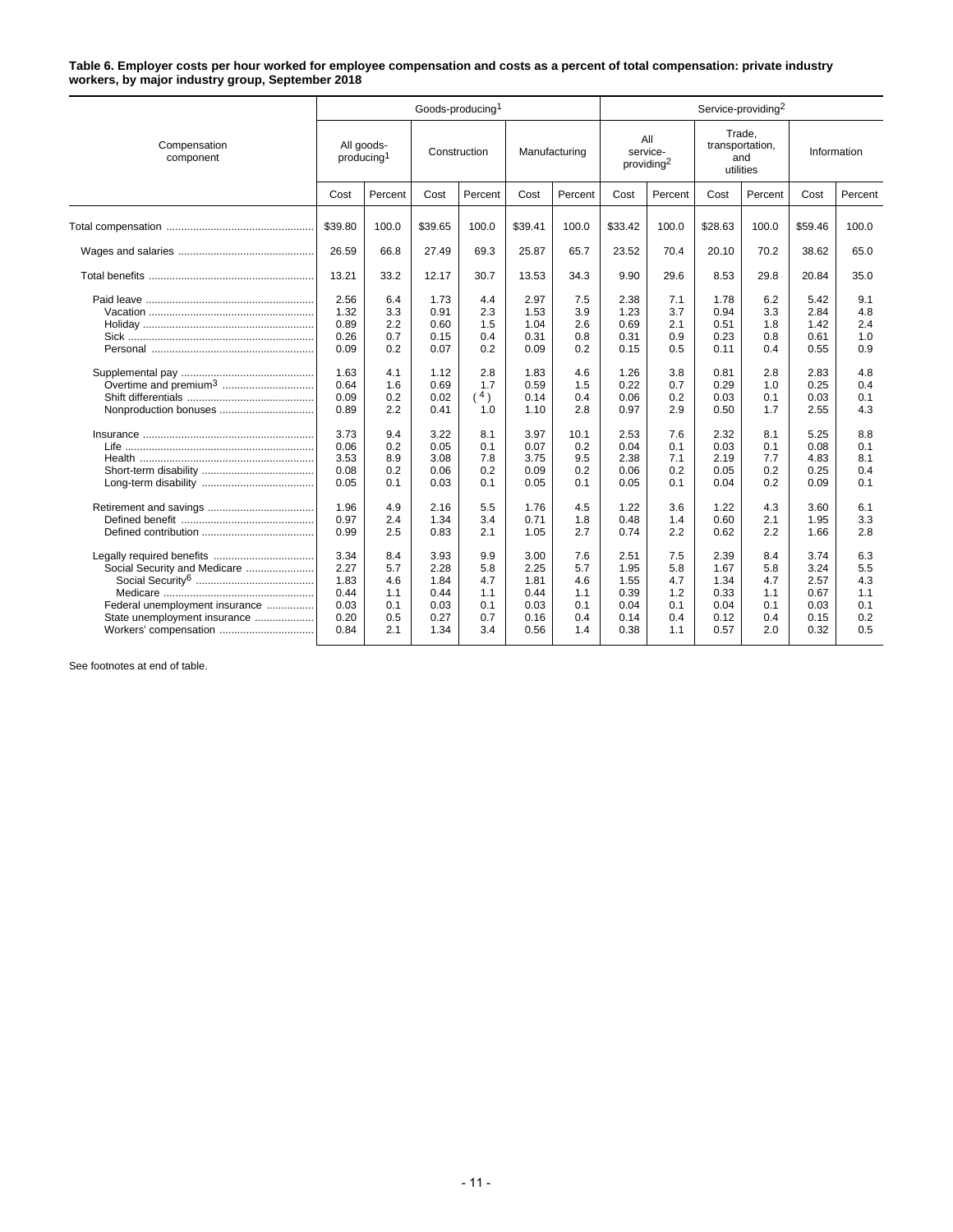#### **Table 6. Employer costs per hour worked for employee compensation and costs as a percent of total compensation: private industry workers, by major industry group, September 2018 — Continued**

|                                                                                                                         | Service-providing <sup>2</sup>                       |                                               |                                                      |                                               |                                                      |                                               |                                                      |                                                 |                                                      |                                               |
|-------------------------------------------------------------------------------------------------------------------------|------------------------------------------------------|-----------------------------------------------|------------------------------------------------------|-----------------------------------------------|------------------------------------------------------|-----------------------------------------------|------------------------------------------------------|-------------------------------------------------|------------------------------------------------------|-----------------------------------------------|
| Compensation<br>component                                                                                               | <b>Financial activities</b>                          |                                               | Professional<br>and<br>business<br>services          |                                               | Education<br>and<br>health<br>services               |                                               | Leisure<br>and<br>hospitality                        |                                                 | Other services                                       |                                               |
|                                                                                                                         | Cost                                                 | Percent                                       | Cost                                                 | Percent                                       | Cost                                                 | Percent                                       | Cost                                                 | Percent                                         | Cost                                                 | Percent                                       |
|                                                                                                                         | \$49.46                                              | 100.0                                         | \$41.65                                              | 100.0                                         | \$37.30                                              | 100.0                                         | \$15.14                                              | 100.0                                           | \$26.75                                              | 100.0                                         |
|                                                                                                                         | 32.51                                                | 65.7                                          | 29.49                                                | 70.8                                          | 26.32                                                | 70.5                                          | 11.91                                                | 78.7                                            | 19.73                                                | 73.7                                          |
|                                                                                                                         | 16.95                                                | 34.3                                          | 12.16                                                | 29.2                                          | 10.99                                                | 29.5                                          | 3.22                                                 | 21.3                                            | 7.02                                                 | 26.3                                          |
|                                                                                                                         | 4.20<br>2.22<br>1.18<br>0.54<br>0.26                 | 8.5<br>4.5<br>2.4<br>1.1<br>0.5               | 3.06<br>1.60<br>0.91<br>0.37<br>0.18                 | 7.3<br>3.8<br>2.2<br>0.9<br>0.4               | 3.00<br>1.51<br>0.89<br>0.41<br>0.20                 | 8.1<br>4.0<br>2.4<br>1.1<br>0.5               | 0.45<br>0.24<br>0.11<br>0.06<br>0.03                 | 3.0<br>1.6<br>0.7<br>0.4<br>0.2                 | 1.59<br>0.77<br>0.51<br>0.20<br>0.11                 | 5.9<br>2.9<br>1.9<br>0.8<br>0.4               |
|                                                                                                                         | $(*)$ 3.85<br>0.20<br>5 <sub>1</sub><br>$(*)_{3.63}$ | 7.8<br>0.4<br>(4)<br>7.3                      | (2.25)<br>0.27<br>0.02<br>$(*)$ <sub>1.96</sub>      | 5.4<br>0.6<br>(4)<br>4.7                      | 0.73<br>0.20<br>0.22<br>0.31                         | 2.0<br>0.5<br>0.6<br>0.8                      | 0.17<br>0.08<br>(5)<br>0.08                          | 1.1<br>0.5<br>$^4)$<br>0.5                      | 0.37<br>0.14<br>5 <sub>0</sub><br>$^{(*)}0.21$       | 1.4<br>0.5<br>4)<br>0.8                       |
|                                                                                                                         | 3.97<br>0.06<br>3.71<br>0.14<br>0.06                 | 8.0<br>0.1<br>7.5<br>0.3<br>0.1               | 2.56<br>0.05<br>2.38<br>0.07<br>0.06                 | 6.1<br>0.1<br>5.7<br>0.2<br>0.1               | 3.24<br>0.05<br>3.06<br>0.06<br>0.07                 | 8.7<br>0.1<br>8.2<br>0.2<br>0.2               | 0.85<br>(5)<br>0.83<br>$\binom{5}{5}$                | 5.6<br>$(^{4})$<br>5.5<br>4 <sub>1</sub><br>(4) | 1.90<br>0.03<br>1.82<br>0.03<br>0.02                 | 7.1<br>0.1<br>6.8<br>0.1<br>0.1               |
|                                                                                                                         | 1.85<br>0.50<br>1.35                                 | 3.7<br>1.0<br>2.7                             | 1.31<br>0.52<br>0.79                                 | 3.1<br>1.2<br>1.9                             | 1.37<br>0.40<br>0.97                                 | 3.7<br>1.1<br>2.6                             | 0.24<br>0.07<br>0.16                                 | 1.6<br>0.5<br>1.1                               | 0.91<br>(20.41)<br>0.50                              | 3.4<br>1.5<br>1.9                             |
| Social Security and Medicare<br>Federal unemployment insurance<br>State unemployment insurance<br>Workers' compensation | 3.08<br>2.69<br>2.11<br>0.58<br>0.04<br>0.13<br>0.22 | 6.2<br>5.4<br>4.3<br>1.2<br>0.1<br>0.3<br>0.5 | 2.99<br>2.42<br>1.92<br>0.50<br>0.03<br>0.19<br>0.35 | 7.2<br>5.8<br>4.6<br>1.2<br>0.1<br>0.5<br>0.8 | 2.64<br>2.16<br>1.73<br>0.43<br>0.03<br>0.15<br>0.30 | 7.1<br>5.8<br>4.6<br>1.2<br>0.1<br>0.4<br>0.8 | 1.52<br>1.02<br>0.83<br>0.19<br>0.05<br>0.13<br>0.31 | 10.0<br>6.8<br>5.5<br>1.3<br>0.3<br>0.8<br>2.1  | 2.26<br>1.64<br>1.32<br>0.32<br>0.03<br>0.13<br>0.45 | 8.4<br>6.1<br>4.9<br>1.2<br>0.1<br>0.5<br>1.7 |

<sup>1</sup> Includes mining, construction, and manufacturing. The agriculture, forestry, farming, and hunting sector is excluded.<br><sup>2</sup> Includes utilities; wholesale trade; retail trade; transportation and warehousing; information; because and social assistance; arts, entertainment and recreation; accommodation and food services; and other services, except public administration.<br>
The set and social assistance; arts, entertainment and recreation; acc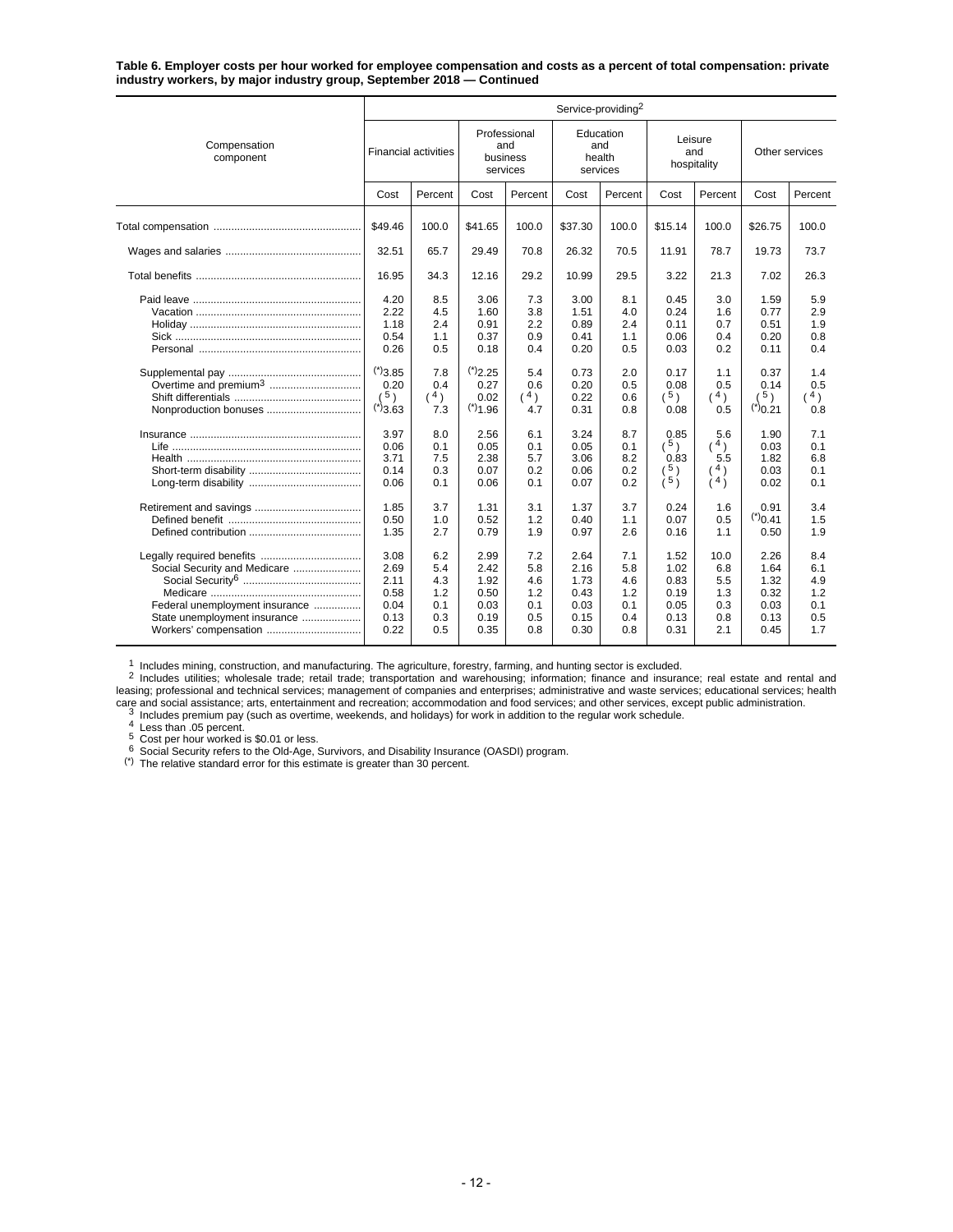**Table 7. Employer costs per hour worked for employee compensation and costs as a percent of total compensation: private industry workers, by Census region and division, September 2018**

|                                                                                                | Census region and division <sup>1</sup>                                                                                         |                                                                                                |                                                                                                              |                                                                                                |                                                                                                                      |                                                                                                |                                                                                                              |                                                                                                |                                                                                                              |                                                                                                |  |  |  |
|------------------------------------------------------------------------------------------------|---------------------------------------------------------------------------------------------------------------------------------|------------------------------------------------------------------------------------------------|--------------------------------------------------------------------------------------------------------------|------------------------------------------------------------------------------------------------|----------------------------------------------------------------------------------------------------------------------|------------------------------------------------------------------------------------------------|--------------------------------------------------------------------------------------------------------------|------------------------------------------------------------------------------------------------|--------------------------------------------------------------------------------------------------------------|------------------------------------------------------------------------------------------------|--|--|--|
|                                                                                                |                                                                                                                                 | Northeast                                                                                      |                                                                                                              | Northeast divisions                                                                            |                                                                                                                      |                                                                                                |                                                                                                              | South                                                                                          |                                                                                                              | South divisions                                                                                |  |  |  |
| Compensation<br>component                                                                      | Cost                                                                                                                            | Percent                                                                                        | New England                                                                                                  |                                                                                                | <b>Middle Atlantic</b>                                                                                               |                                                                                                | Cost                                                                                                         | Percent                                                                                        | South Atlantic                                                                                               |                                                                                                |  |  |  |
|                                                                                                |                                                                                                                                 |                                                                                                | Cost                                                                                                         | Percent                                                                                        | Cost                                                                                                                 | Percent                                                                                        |                                                                                                              |                                                                                                | Cost                                                                                                         | Percent                                                                                        |  |  |  |
|                                                                                                | \$41.98                                                                                                                         | 100.0                                                                                          | \$42.06                                                                                                      | 100.0                                                                                          | \$41.95                                                                                                              | 100.0                                                                                          | \$31.13                                                                                                      | 100.0                                                                                          | \$31.27                                                                                                      | 100.0                                                                                          |  |  |  |
|                                                                                                | 27.90                                                                                                                           | 66.5                                                                                           | 28.84                                                                                                        | 68.6                                                                                           | 27.60                                                                                                                | 65.8                                                                                           | 22.14                                                                                                        | 71.1                                                                                           | 22.18                                                                                                        | 70.9                                                                                           |  |  |  |
|                                                                                                | 14.08                                                                                                                           | 33.5                                                                                           | 13.22                                                                                                        | 31.4                                                                                           | 14.35                                                                                                                | 34.2                                                                                           | 8.99                                                                                                         | 28.9                                                                                           | 9.09                                                                                                         | 29.1                                                                                           |  |  |  |
| Nonproduction bonuses                                                                          | 3.14<br>1.62<br>0.92<br>0.41<br>0.20<br>(2.72)<br>0.28<br>0.09<br>$(*)$ <sub>2.35</sub><br>3.41<br>0.05<br>3.19<br>0.11<br>0.05 | 7.5<br>3.9<br>2.2<br>1.0<br>0.5<br>6.5<br>0.7<br>0.2<br>5.6<br>8.1<br>0.1<br>7.6<br>0.3<br>0.1 | 3.25<br>1.71<br>0.98<br>0.39<br>0.18<br>1.37<br>0.25<br>0.14<br>0.98<br>3.63<br>0.05<br>3.40<br>0.10<br>0.08 | 7.7<br>4.1<br>2.3<br>0.9<br>0.4<br>3.3<br>0.6<br>0.3<br>2.3<br>8.6<br>0.1<br>8.1<br>0.2<br>0.2 | 3.11<br>1.59<br>0.90<br>0.42<br>0.20<br>$(*)$ 3.16<br>0.30<br>0.07<br>(2.79)<br>3.34<br>0.05<br>3.13<br>0.11<br>0.05 | 7.4<br>3.8<br>2.1<br>1.0<br>0.5<br>7.5<br>0.7<br>0.2<br>6.7<br>8.0<br>0.1<br>7.5<br>0.3<br>0.1 | 2.12<br>1.08<br>0.65<br>0.25<br>0.14<br>1.00<br>0.31<br>0.07<br>0.62<br>2.35<br>0.05<br>2.21<br>0.05<br>0.04 | 6.8<br>3.5<br>2.1<br>0.8<br>0.4<br>3.2<br>1.0<br>0.2<br>2.0<br>7.6<br>0.2<br>7.1<br>0.2<br>0.1 | 2.17<br>1.12<br>0.64<br>0.26<br>0.15<br>0.94<br>0.25<br>0.09<br>0.60<br>2.42<br>0.05<br>2.26<br>0.06<br>0.05 | 6.9<br>3.6<br>2.0<br>0.8<br>0.5<br>3.0<br>0.8<br>0.3<br>1.9<br>7.7<br>0.2<br>7.2<br>0.2<br>0.1 |  |  |  |
| Social Security and Medicare<br>Federal unemployment insurance<br>State unemployment insurance | 1.70<br>0.84<br>0.86<br>3.10<br>2.31<br>1.82<br>0.49<br>0.02<br>0.25<br>0.53                                                    | 4.1<br>2.0<br>2.0<br>7.4<br>5.5<br>4.3<br>1.2<br>0.1<br>0.6<br>1.3                             | 1.97<br>0.81<br>1.16<br>3.00<br>2.35<br>1.87<br>0.48<br>0.02<br>0.24<br>0.38                                 | 4.7<br>1.9<br>2.8<br>7.1<br>5.6<br>4.4<br>1.1<br>0.1<br>0.6<br>0.9                             | 1.61<br>0.86<br>0.76<br>3.14<br>2.29<br>1.81<br>0.49<br>0.02<br>0.25<br>0.57                                         | 3.8<br>2.0<br>1.8<br>7.5<br>5.5<br>4.3<br>1.2<br>0.1<br>0.6<br>1.4                             | 1.18<br>0.50<br>0.68<br>2.33<br>1.85<br>1.48<br>0.37<br>0.03<br>0.08<br>0.38                                 | 3.8<br>1.6<br>2.2<br>7.5<br>5.9<br>4.8<br>1.2<br>0.1<br>0.3<br>1.2                             | 1.24<br>0.54<br>0.70<br>2.32<br>1.84<br>1.47<br>0.37<br>0.03<br>0.08<br>0.38                                 | 4.0<br>1.7<br>2.2<br>7.4<br>5.9<br>4.7<br>1.2<br>0.1<br>0.2<br>1.2                             |  |  |  |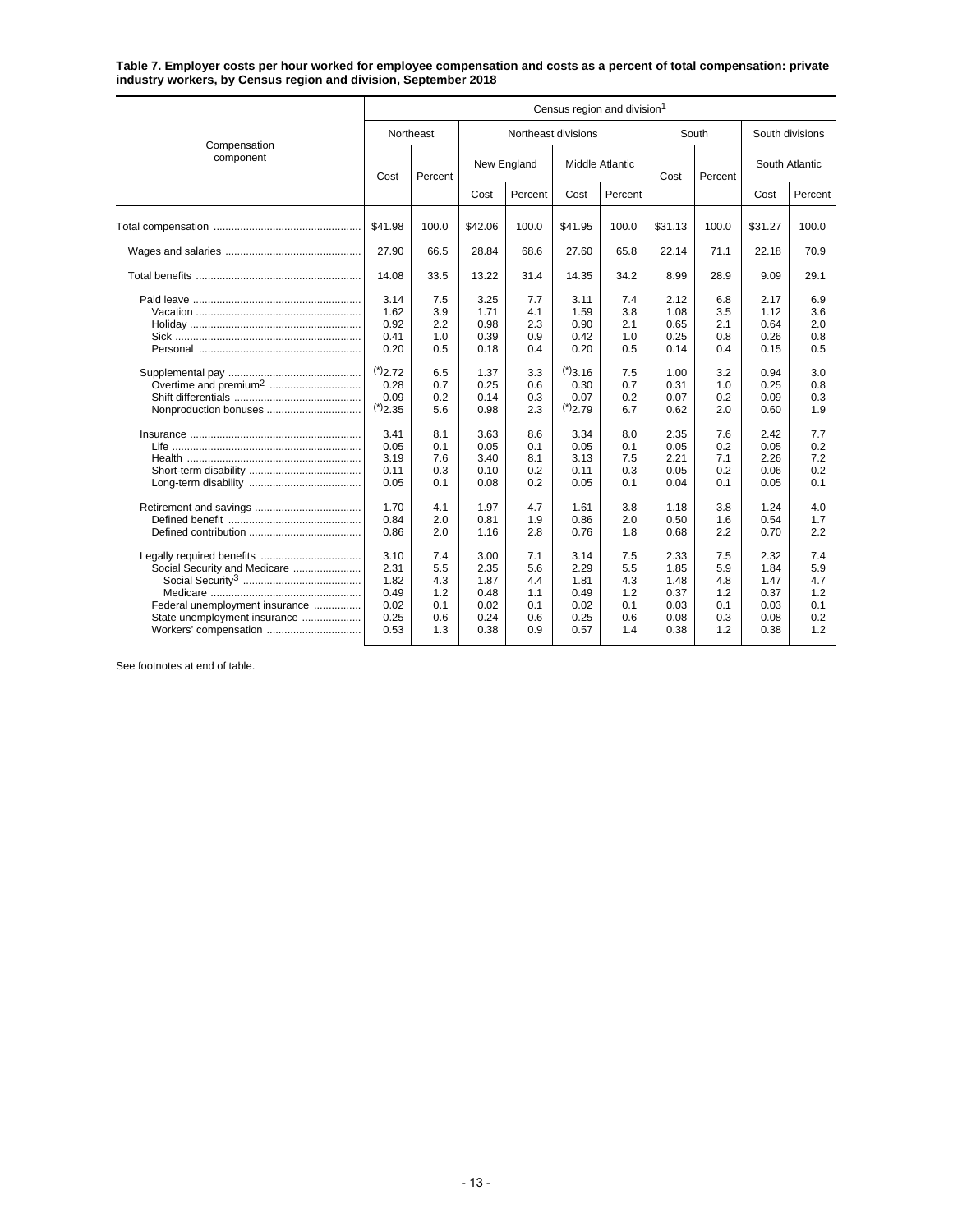#### **Table 7. Employer costs per hour worked for employee compensation and costs as a percent of total compensation: private industry workers, by Census region and division, September 2018 — Continued**

|                                                                                                                         |                                                                                                      | Census region and division <sup>1</sup>                                                 |                                                                                                      |                                                                                         |                                                                                                      |                                                                                         |                                                                                                      |                                                                                         |                                                                                                      |                                                                                         |  |
|-------------------------------------------------------------------------------------------------------------------------|------------------------------------------------------------------------------------------------------|-----------------------------------------------------------------------------------------|------------------------------------------------------------------------------------------------------|-----------------------------------------------------------------------------------------|------------------------------------------------------------------------------------------------------|-----------------------------------------------------------------------------------------|------------------------------------------------------------------------------------------------------|-----------------------------------------------------------------------------------------|------------------------------------------------------------------------------------------------------|-----------------------------------------------------------------------------------------|--|
|                                                                                                                         |                                                                                                      | South divisions                                                                         |                                                                                                      |                                                                                         |                                                                                                      | Midwest                                                                                 | Midwest divisions                                                                                    |                                                                                         |                                                                                                      |                                                                                         |  |
| Compensation<br>component                                                                                               | West South<br>East South<br>Central<br>Central                                                       |                                                                                         | Cost                                                                                                 | Percent                                                                                 | <b>East North Central</b>                                                                            |                                                                                         | West North<br>Central                                                                                |                                                                                         |                                                                                                      |                                                                                         |  |
|                                                                                                                         | Cost                                                                                                 | Percent                                                                                 | Cost                                                                                                 | Percent                                                                                 |                                                                                                      |                                                                                         | Cost                                                                                                 | Percent                                                                                 | Cost                                                                                                 | Percent                                                                                 |  |
|                                                                                                                         | \$26.87                                                                                              | 100.0                                                                                   | \$32.94                                                                                              | 100.0                                                                                   | \$31.17                                                                                              | 100.0                                                                                   | \$31.45                                                                                              | 100.0                                                                                   | \$30.52                                                                                              | 100.0                                                                                   |  |
|                                                                                                                         | 18.89                                                                                                | 70.3                                                                                    | 23.65                                                                                                | 71.8                                                                                    | 21.68                                                                                                | 69.5                                                                                    | 21.76                                                                                                | 69.2                                                                                    | 21.48                                                                                                | 70.4                                                                                    |  |
|                                                                                                                         | 7.98                                                                                                 | 29.7                                                                                    | 9.29                                                                                                 | 28.2                                                                                    | 9.49                                                                                                 | 30.5                                                                                    | 9.69                                                                                                 | 30.8                                                                                    | 9.04                                                                                                 | 29.6                                                                                    |  |
|                                                                                                                         | 1.75<br>0.89<br>0.58<br>0.19<br>0.09<br>0.84<br>0.27<br>0.08<br>0.49<br>2.36<br>0.04<br>2.23<br>0.05 | 6.5<br>3.3<br>2.2<br>0.7<br>0.4<br>3.1<br>1.0<br>0.3<br>1.8<br>8.8<br>0.2<br>8.3<br>0.2 | 2.21<br>1.12<br>0.70<br>0.27<br>0.14<br>1.19<br>0.42<br>0.05<br>0.72<br>2.24<br>0.05<br>2.11<br>0.04 | 6.7<br>3.4<br>2.1<br>0.8<br>0.4<br>3.6<br>1.3<br>0.2<br>2.2<br>6.8<br>0.1<br>6.4<br>0.1 | 2.10<br>1.14<br>0.62<br>0.23<br>0.11<br>1.01<br>0.31<br>0.08<br>0.62<br>2.70<br>0.04<br>2.55<br>0.07 | 6.7<br>3.7<br>2.0<br>0.7<br>0.4<br>3.2<br>1.0<br>0.3<br>2.0<br>8.7<br>0.1<br>8.2<br>0.2 | 2.14<br>1.16<br>0.64<br>0.22<br>0.11<br>1.07<br>0.32<br>0.08<br>0.67<br>2.78<br>0.04<br>2.62<br>0.07 | 6.8<br>3.7<br>2.0<br>0.7<br>0.4<br>3.4<br>1.0<br>0.2<br>2.1<br>8.8<br>0.1<br>8.3<br>0.2 | 2.01<br>1.09<br>0.58<br>0.23<br>0.11<br>0.89<br>0.28<br>0.08<br>0.53<br>2.53<br>0.04<br>2.38<br>0.06 | 6.6<br>3.6<br>1.9<br>0.8<br>0.4<br>2.9<br>0.9<br>0.3<br>1.7<br>8.3<br>0.1<br>7.8<br>0.2 |  |
| Social Security and Medicare<br>Federal unemployment insurance<br>State unemployment insurance<br>Workers' compensation | 0.04<br>0.99<br>$(*)_{0.38}$<br>0.61<br>2.04<br>1.63<br>1.31<br>0.31<br>0.03<br>0.07<br>0.32         | 0.2<br>3.7<br>1.4<br>2.3<br>7.6<br>6.0<br>4.9<br>1.2<br>0.1<br>0.2<br>1.2               | 0.04<br>1.16<br>0.48<br>0.68<br>2.49<br>1.97<br>1.57<br>0.39<br>0.02<br>0.10<br>0.40                 | 0.1<br>3.5<br>1.5<br>2.1<br>7.6<br>6.0<br>4.8<br>1.2<br>0.1<br>0.3<br>1.2               | 0.05<br>1.22<br>0.45<br>0.76<br>2.47<br>1.86<br>1.50<br>0.36<br>0.03<br>0.15<br>0.43                 | 0.2<br>3.9<br>1.4<br>2.5<br>7.9<br>6.0<br>4.8<br>1.2<br>0.1<br>0.5<br>1.4               | 0.05<br>1.24<br>0.50<br>0.74<br>2.47<br>1.86<br>1.50<br>0.36<br>0.03<br>0.17<br>0.42                 | 0.2<br>3.9<br>1.6<br>2.4<br>7.9<br>5.9<br>4.8<br>1.2<br>0.1<br>0.5<br>1.3               | 0.05<br>1.15<br>0.34<br>0.81<br>2.46<br>1.86<br>1.50<br>0.36<br>0.03<br>0.12<br>0.45                 | 0.2<br>3.8<br>1.1<br>2.7<br>8.0<br>6.1<br>4.9<br>1.2<br>0.1<br>0.4<br>1.5               |  |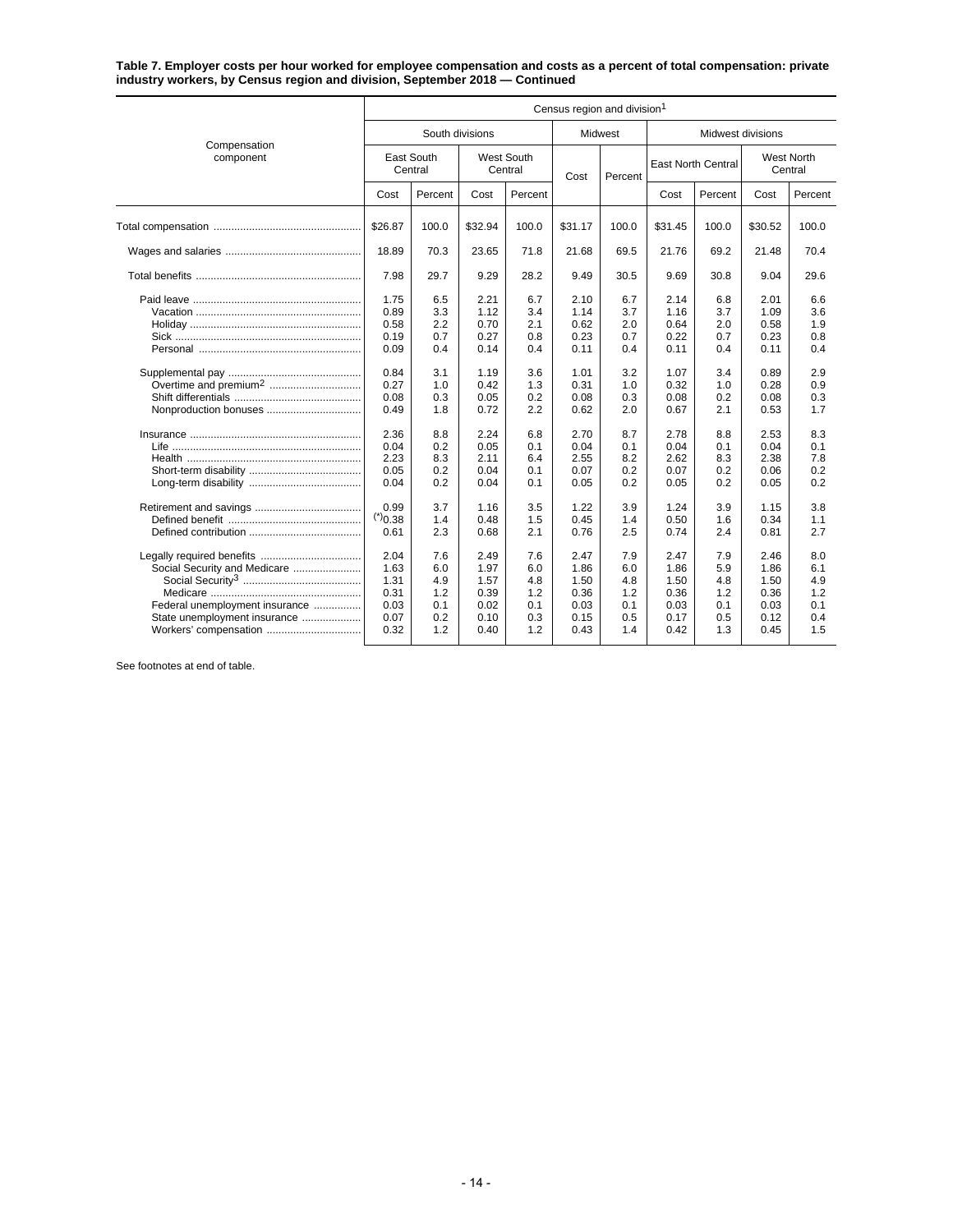|                                                                                                                         | Census region and division <sup>1</sup>              |                                               |                                                      |                                               |                                                      |                                               |  |  |  |  |
|-------------------------------------------------------------------------------------------------------------------------|------------------------------------------------------|-----------------------------------------------|------------------------------------------------------|-----------------------------------------------|------------------------------------------------------|-----------------------------------------------|--|--|--|--|
|                                                                                                                         |                                                      | West                                          |                                                      |                                               | West divisions                                       |                                               |  |  |  |  |
| Compensation<br>component                                                                                               | Cost                                                 | Percent                                       |                                                      | Mountain                                      | Pacific                                              |                                               |  |  |  |  |
|                                                                                                                         |                                                      |                                               | Cost                                                 | Percent                                       | Cost                                                 | Percent                                       |  |  |  |  |
|                                                                                                                         | \$37.38                                              | 100.0                                         | \$33.06                                              | 100.0                                         | \$39.42                                              | 100.0                                         |  |  |  |  |
|                                                                                                                         | 26.47                                                | 70.8                                          | 23.79                                                | 72.0                                          | 27.74                                                | 70.4                                          |  |  |  |  |
|                                                                                                                         | 10.91                                                | 29.2                                          | 9.27                                                 | 28.0                                          | 11.68                                                | 29.6                                          |  |  |  |  |
|                                                                                                                         | 2.61<br>1.32<br>0.80<br>0.35<br>0.13                 | 7.0<br>3.5<br>2.1<br>0.9<br>0.4               | 2.26<br>1.15<br>0.67<br>0.29<br>0.14                 | 6.8<br>3.5<br>2.0<br>0.9<br>0.4               | 2.77<br>1.40<br>0.86<br>0.38<br>0.12                 | 7.0<br>3.6<br>2.2<br>1.0<br>0.3               |  |  |  |  |
| Overtime and premium <sup>2</sup><br>Nonproduction bonuses                                                              | 1.00<br>0.25<br>0.04<br>0.71                         | 2.7<br>0.7<br>0.1<br>1.9                      | 0.90<br>0.23<br>0.05<br>0.62                         | 2.7<br>0.7<br>0.1<br>1.9                      | 1.05<br>0.26<br>0.03<br>0.75                         | 2.7<br>0.7<br>0.1<br>1.9                      |  |  |  |  |
|                                                                                                                         | 2.85<br>0.04<br>2.71<br>0.05<br>0.05                 | 7.6<br>0.1<br>7.2<br>0.1<br>0.1               | 2.38<br>0.04<br>2.23<br>0.05<br>0.05                 | 7.2<br>0.1<br>6.8<br>0.2<br>0.2               | 3.07<br>0.05<br>2.93<br>0.04<br>0.05                 | 7.8<br>0.1<br>7.4<br>0.1<br>0.1               |  |  |  |  |
|                                                                                                                         | 1.46<br>0.54<br>0.91                                 | 3.9<br>1.5<br>2.4                             | 1.19<br>0.30<br>0.89                                 | 3.6<br>0.9<br>2.7                             | 1.58<br>0.66<br>0.93                                 | 4.0<br>1.7<br>2.3                             |  |  |  |  |
| Social Security and Medicare<br>Federal unemployment insurance<br>State unemployment insurance<br>Workers' compensation | 3.00<br>2.16<br>1.72<br>0.43<br>0.07<br>0.19<br>0.58 | 8.0<br>5.8<br>4.6<br>1.2<br>0.2<br>0.5<br>1.6 | 2.55<br>2.00<br>1.61<br>0.39<br>0.03<br>0.13<br>0.39 | 7.7<br>6.0<br>4.9<br>1.2<br>0.1<br>0.4<br>1.2 | 3.21<br>2.23<br>1.78<br>0.46<br>0.09<br>0.21<br>0.67 | 8.1<br>5.7<br>4.5<br>1.2<br>0.2<br>0.5<br>1.7 |  |  |  |  |

#### **Table 7. Employer costs per hour worked for employee compensation and costs as a percent of total compensation: private industry workers, by Census region and division, September 2018 — Continued**

<sup>1</sup> The Census divisions are defined as follows: New England: Connecticut, Maine, Massachusetts, New<br>Hampshire, Rhode Island and Vermont; Middle Atlantic: New Jersey, New York, and Pennsylvania; South Atlantic: Delaware, District of Columbia, Florida, Georgia, Maryland, North Carolina, South Carolina, Virginia, and<br>West Virginia; East South Central: Alabama, Kentucky, Mississippi, and Tennessee; West South C West North Central: Iowa, Kansas, Minnesota, Missouri, Nebraska, North Dakota, and South Dakota; Mountain: Arizona, Colorado, Idaho, Montana, Nevada, New Mexico, Utah, and Wyoming; and Pacific: Alaska, California,

Hawaii, Oregon, and Washington.<br>
2 Includes premium pay (such as overtime, weekends, and holidays) for work in addition to the regular work<br>
schedule.

schedule.<br>3 Social Security refers to the Old-Age, Survivors, and Disability Insurance (OASDI) program.<br>(\*) The relative standard error for this estimate is greater than 30 percent.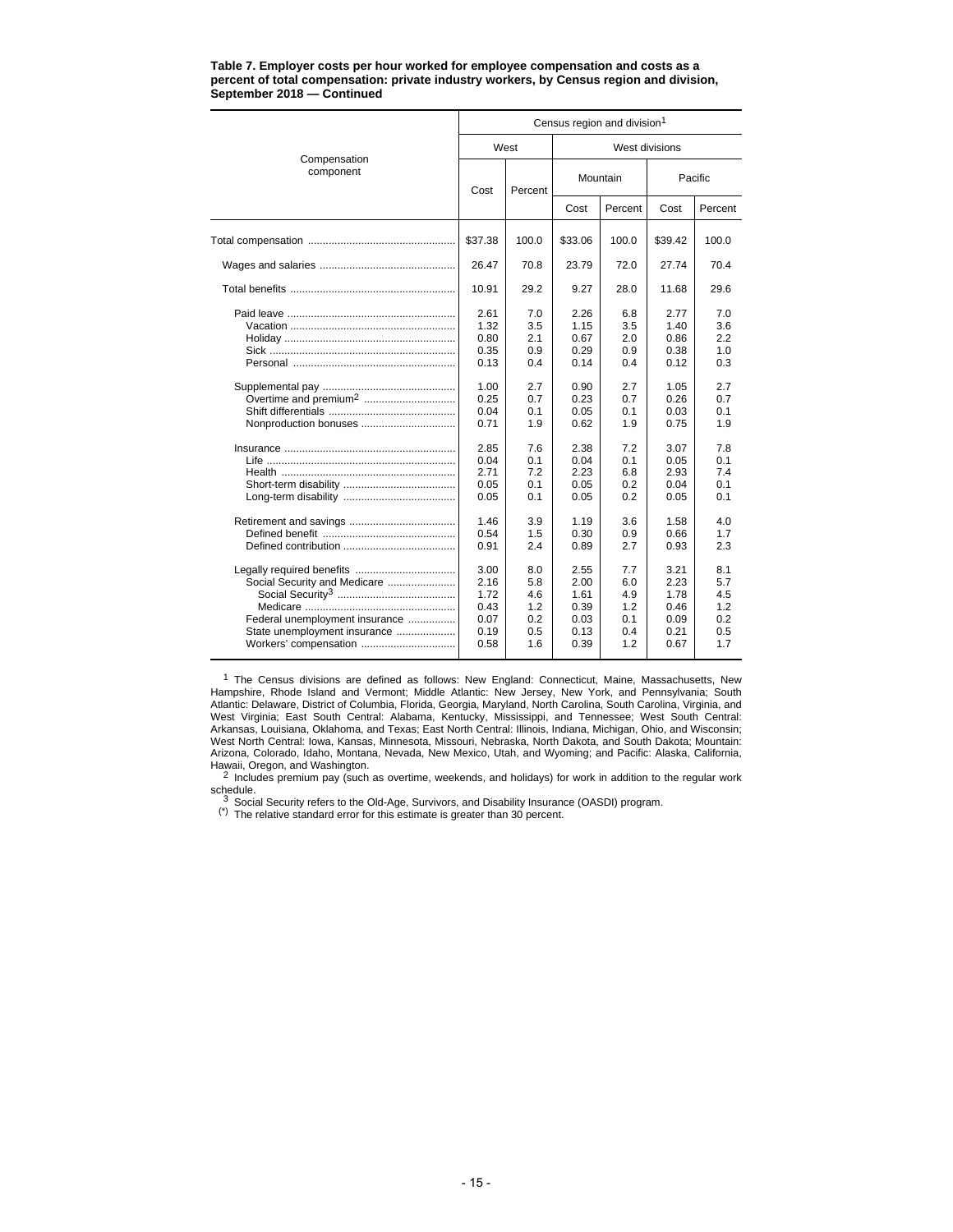#### **Table 8. Employer costs per hour worked for employee compensation and costs as a percent of total compensation: private industry workers, by establishment employment size, September 2018**

|                                                                                                                         |                                                                                                                               |                                                                                         |                                                                                                                | 1-99 workers                                                                            |                                                                                                                  |                                                                                         |                                                                                                      |                                                                                         |                                                                                                      | 100 workers or more                                                                     |                                                                                                      |                                                                                         |  |  |  |  |
|-------------------------------------------------------------------------------------------------------------------------|-------------------------------------------------------------------------------------------------------------------------------|-----------------------------------------------------------------------------------------|----------------------------------------------------------------------------------------------------------------|-----------------------------------------------------------------------------------------|------------------------------------------------------------------------------------------------------------------|-----------------------------------------------------------------------------------------|------------------------------------------------------------------------------------------------------|-----------------------------------------------------------------------------------------|------------------------------------------------------------------------------------------------------|-----------------------------------------------------------------------------------------|------------------------------------------------------------------------------------------------------|-----------------------------------------------------------------------------------------|--|--|--|--|
| Compensation<br>component                                                                                               |                                                                                                                               | 1-99 workers                                                                            |                                                                                                                | 1-49 workers                                                                            |                                                                                                                  | 50-99 workers                                                                           |                                                                                                      | 100 workers or<br>more                                                                  |                                                                                                      | 100-499 workers                                                                         |                                                                                                      | 500 workers or<br>more                                                                  |  |  |  |  |
|                                                                                                                         | Cost                                                                                                                          | Percent                                                                                 | Cost                                                                                                           | Percent                                                                                 | Cost                                                                                                             | Percent                                                                                 | Cost                                                                                                 | Percent                                                                                 | Cost                                                                                                 | Percent                                                                                 | Cost                                                                                                 | Percent                                                                                 |  |  |  |  |
|                                                                                                                         | \$29.07                                                                                                                       | 100.0                                                                                   | \$28.50                                                                                                        | 100.0                                                                                   | \$30.89                                                                                                          | 100.0                                                                                   | \$40.95                                                                                              | 100.0                                                                                   | \$35.29                                                                                              | 100.0                                                                                   | \$49.29                                                                                              | 100.0                                                                                   |  |  |  |  |
|                                                                                                                         | 21.13                                                                                                                         | 72.7                                                                                    | 20.95                                                                                                          | 73.5                                                                                    | 21.69                                                                                                            | 70.2                                                                                    | 27.50                                                                                                | 67.1                                                                                    | 24.32                                                                                                | 68.9                                                                                    | 32.17                                                                                                | 65.3                                                                                    |  |  |  |  |
|                                                                                                                         | 7.94                                                                                                                          | 27.3                                                                                    | 7.55                                                                                                           | 26.5                                                                                    | 9.20                                                                                                             | 29.8                                                                                    | 13.45                                                                                                | 32.9                                                                                    | 10.97                                                                                                | 31.1                                                                                    | 17.11                                                                                                | 34.7                                                                                    |  |  |  |  |
| Overtime and premium <sup>1</sup>                                                                                       | 1.71<br>0.88<br>0.53<br>0.20<br>0.10<br>$(*)$ <sub>1.16</sub><br>0.23<br>0.02<br>$(*)_{0.92}$<br>1.89<br>0.03<br>1.79<br>0.04 | 5.9<br>3.0<br>1.8<br>0.7<br>0.3<br>4.0<br>0.8<br>0.1<br>3.2<br>6.5<br>0.1<br>6.2<br>0.1 | 1.64<br>0.84<br>0.53<br>0.19<br>0.09<br>$(*)$ 1.07<br>0.20<br>(2)<br>(50.0(7))<br>1.77<br>0.03<br>1.68<br>0.03 | 5.8<br>2.9<br>1.8<br>0.7<br>0.3<br>3.8<br>0.7<br>(3)<br>3.0<br>6.2<br>0.1<br>5.9<br>0.1 | 1.90<br>1.00<br>0.56<br>0.22<br>0.12<br>$(*)$ 1.46<br>0.30<br>0.04<br>$(*)$ 1.11<br>2.29<br>0.04<br>2.17<br>0.05 | 6.2<br>3.2<br>1.8<br>0.7<br>0.4<br>4.7<br>1.0<br>0.1<br>3.6<br>7.4<br>0.1<br>7.0<br>0.1 | 3.24<br>1.68<br>0.95<br>0.42<br>0.19<br>1.51<br>0.37<br>0.13<br>1.01<br>3.74<br>0.06<br>3.51<br>0.10 | 7.9<br>4.1<br>2.3<br>1.0<br>0.5<br>3.7<br>0.9<br>0.3<br>2.5<br>9.1<br>0.1<br>8.6<br>0.2 | 2.56<br>1.33<br>0.76<br>0.31<br>0.16<br>1.09<br>0.35<br>0.08<br>0.66<br>3.13<br>0.05<br>2.95<br>0.08 | 7.3<br>3.8<br>2.2<br>0.9<br>0.4<br>3.1<br>1.0<br>0.2<br>1.9<br>8.9<br>0.2<br>8.4<br>0.2 | 4.24<br>2.20<br>1.22<br>0.57<br>0.25<br>2.12<br>0.39<br>0.22<br>1.51<br>4.63<br>0.07<br>4.34<br>0.13 | 8.6<br>4.5<br>2.5<br>1.2<br>0.5<br>4.3<br>0.8<br>0.4<br>3.1<br>9.4<br>0.1<br>8.8<br>0.3 |  |  |  |  |
| Social Security and Medicare<br>Federal unemployment insurance<br>State unemployment insurance<br>Workers' compensation | 0.03<br>0.78<br>0.29<br>0.49<br>2.40<br>1.74<br>1.39<br>0.35<br>0.04<br>0.16<br>0.46                                          | 0.1<br>2.7<br>1.0<br>1.7<br>8.2<br>6.0<br>4.8<br>1.2<br>0.1<br>0.5<br>1.6               | 0.03<br>0.70<br>0.25<br>0.45<br>2.37<br>1.72<br>1.37<br>0.34<br>0.04<br>0.16<br>0.45                           | 0.1<br>2.5<br>0.9<br>1.6<br>8.3<br>6.0<br>4.8<br>1.2<br>0.1<br>0.5<br>1.6               | 0.03<br>1.05<br>0.44<br>0.60<br>2.50<br>1.81<br>1.44<br>0.36<br>0.04<br>0.16<br>0.50                             | 0.1<br>3.4<br>1.4<br>1.9<br>8.1<br>5.9<br>4.7<br>1.2<br>0.1<br>0.5<br>1.6               | 0.07<br>2.01<br>0.87<br>1.13<br>2.96<br>2.32<br>1.85<br>0.46<br>0.03<br>0.15<br>0.46                 | 0.2<br>4.9<br>2.1<br>2.8<br>7.2<br>5.7<br>4.5<br>1.1<br>0.1<br>0.4<br>1.1               | 0.05<br>1.48<br>0.62<br>0.85<br>2.70<br>2.02<br>1.62<br>0.40<br>0.03<br>0.16<br>0.49                 | 0.1<br>4.2<br>1.8<br>2.4<br>7.6<br>5.7<br>4.6<br>1.1<br>0.1<br>0.4<br>1.4               | 0.10<br>2.79<br>1.24<br>1.55<br>3.34<br>2.75<br>2.19<br>0.55<br>0.03<br>0.14<br>0.43                 | 0.2<br>5.7<br>2.5<br>3.1<br>6.8<br>5.6<br>4.4<br>1.1<br>0.1<br>0.3<br>0.9               |  |  |  |  |

1 Includes premium pay (such as overtime, weekends, and holidays) for work in addition to the regular work schedule.<br>
2 Cost per hour worked is \$0.01 or less.<br>
3 Less than .05 percent.<br>
4 Social Security refers to the Old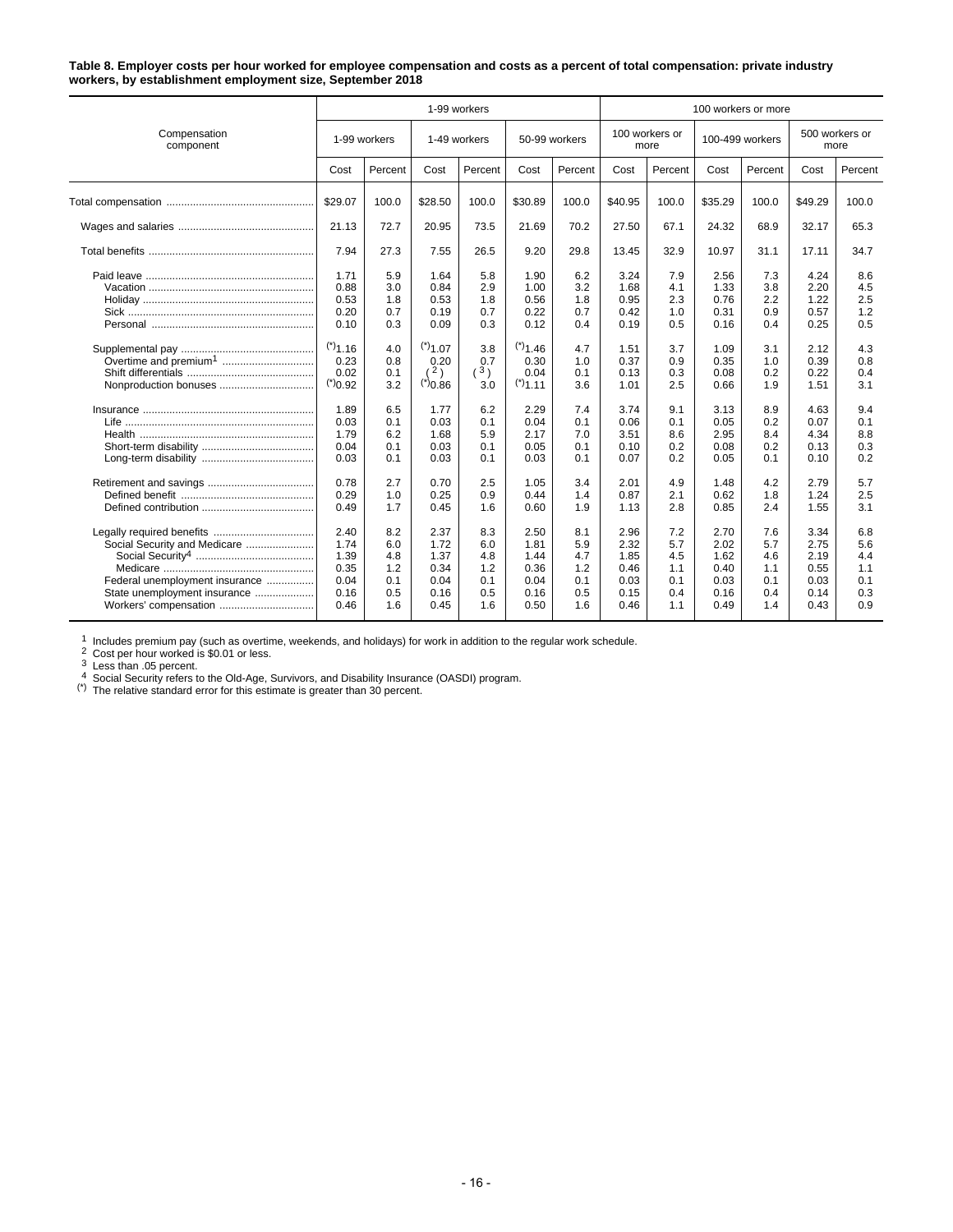**Table 9. Employer costs per hour worked for employee compensation and costs as a percent of total compensation: private industry workers, goods-producing and service-providing industries, by occupational group, September 2018**

|                                                                                                     |                               |                          | Benefit costs  |               |                          |              |                                   |                                 |  |
|-----------------------------------------------------------------------------------------------------|-------------------------------|--------------------------|----------------|---------------|--------------------------|--------------|-----------------------------------|---------------------------------|--|
| Series                                                                                              | Total<br>compen-<br>sation    | Wages<br>and<br>salaries | Total          | Paid<br>leave | Supple-<br>mental<br>pay | Insurance    | Retire-<br>ment<br>and<br>savings | Legally<br>required<br>benefits |  |
|                                                                                                     |                               |                          |                |               | Cost per hour worked     |              |                                   |                                 |  |
|                                                                                                     |                               |                          |                |               |                          |              |                                   |                                 |  |
|                                                                                                     | \$34.53                       | \$24.06                  | \$10.48        | \$2.41        | \$1.32                   | \$2.74       | \$1.35                            | \$2.66                          |  |
|                                                                                                     | 61.40                         | 42.25                    | 19.14          | 5.27          | 2.98                     | 4.33         | 2.60                              | 3.97                            |  |
|                                                                                                     | 71.11<br>55.90                | 47.57<br>39.24           | 23.54<br>16.65 | 6.32<br>4.68  | (5.39)<br>1.61           | 4.53<br>4.22 | 2.94<br>2.40                      | 4.36<br>3.75                    |  |
|                                                                                                     | 25.91                         | 18.58                    | 7.34           | 1.68          | 0.69                     | 2.23         | 0.79                              | 1.95                            |  |
|                                                                                                     | 25.18                         | 18.94                    | 6.25           | 1.46          | 0.68                     | 1.54         | 0.66                              | 1.91                            |  |
|                                                                                                     | 26.40                         | 18.33                    | 8.06           | 1.83          | 0.70                     | 2.68         | 0.87                              | 1.98                            |  |
|                                                                                                     | 16.27                         | 12.36                    | 3.91           | 0.64          | 0.30                     | 1.11         | 0.28                              | 1.57                            |  |
| Natural resources, construction, and maintenance                                                    | 35.70                         | 24.16                    | 11.54          | 1.78          | 1.14                     | 3.14         | 2.04                              | 3.45                            |  |
| Construction, extraction, farming, fishing, and forestry <sup>1</sup>                               | 36.92                         | 24.80                    | 12.13          | 1.37          | 1.12                     | 3.19         | 2.51                              | 3.93                            |  |
|                                                                                                     | 34.54                         | 23.56                    | 10.99          | 2.16          | 1.16                     | 3.08         | 1.58                              | 2.99                            |  |
| Production, transportation, and material moving                                                     | 28.74<br>27.54                | 19.06<br>18.39           | 9.68<br>9.15   | 1.70<br>1.65  | 1.11<br>1.26             | 2.96<br>2.95 | 1.25<br>0.88                      | 2.66<br>2.40                    |  |
|                                                                                                     | 29.86                         | 19.68                    | 10.18          | 1.74          | 0.98                     | 2.96         | 1.60                              | 2.90                            |  |
|                                                                                                     | 39.80                         | 26.59                    | 13.21          | 2.56          | 1.63                     | 3.73         | 1.96                              | 3.34                            |  |
|                                                                                                     |                               |                          |                |               |                          |              |                                   |                                 |  |
|                                                                                                     | 69.77<br>32.88                | 47.25                    | 22.52          | 6.05          | 2.77                     | 5.17         | 3.91                              | 4.61                            |  |
| Natural resources, construction, and maintenance                                                    | 37.76                         | 22.79<br>25.28           | 10.08<br>12.49 | 2.20<br>1.56  | 1.07<br>1.29             | 3.14<br>3.44 | 1.07<br>2.34                      | 2.60<br>3.85                    |  |
| Production, transportation, and material moving                                                     | 29.64                         | 19.27                    | 10.37          | 1.80          | 1.49                     | 3.45         | 1.03                              | 2.60                            |  |
|                                                                                                     | 33.42                         | 23.52                    | 9.90           | 2.38          | 1.26                     | 2.53         | 1.22                              | 2.51                            |  |
|                                                                                                     |                               |                          |                |               |                          |              |                                   |                                 |  |
| Management, professional, and related                                                               | 60.21<br>25.44                | 41.55<br>18.29           | 18.66<br>7.15  | 5.16<br>1.65  | 3.00                     | 4.21<br>2.16 | 2.41<br>0.77                      | 3.88<br>1.91                    |  |
|                                                                                                     | 16.23                         | 12.34                    | 3.89           | 0.63          | 0.67<br>0.29             | 1.11         | 0.28                              | 1.57                            |  |
| Natural resources, construction, and maintenance                                                    | 33.04                         | 22.72                    | 10.32          | 2.06          | 0.95                     | 2.74         | 1.64                              | 2.93                            |  |
| Production, transportation, and material moving                                                     | 28.06                         | 18.90                    | 9.16           | 1.62          | 0.83                     | 2.58         | 1.42                              | 2.71                            |  |
|                                                                                                     | Percent of total compensation |                          |                |               |                          |              |                                   |                                 |  |
|                                                                                                     |                               |                          |                |               |                          |              |                                   |                                 |  |
|                                                                                                     | 100.0                         | 69.7                     | 30.3           | 7.0           | 3.8                      | 7.9          | 3.9                               | 7.7                             |  |
|                                                                                                     | 100.0                         | 68.8                     | 31.2           | 8.6           | 4.8                      | 7.1          | 4.2                               | 6.5                             |  |
|                                                                                                     | 100.0                         | 66.9                     | 33.1           | 8.9           | 7.6                      | 6.4          | 4.1                               | 6.1                             |  |
|                                                                                                     | 100.0                         | 70.2                     | 29.8           | 8.4           | 2.9                      | 7.5          | 4.3                               | 6.7                             |  |
|                                                                                                     | 100.0<br>100.0                | 71.7<br>75.2             | 28.3<br>24.8   | 6.5<br>5.8    | 2.7<br>2.7               | 8.6<br>6.1   | 3.0<br>2.6                        | 7.5<br>7.6                      |  |
|                                                                                                     | 100.0                         | 69.5                     | 30.5           | 6.9           | 2.7                      | 10.1         | 3.3                               | 7.5                             |  |
|                                                                                                     | 100.0                         | 76.0                     | 24.0           | 3.9           | 1.8                      | 6.9          | 1.8                               | 9.7                             |  |
| Natural resources, construction, and maintenance                                                    | 100.0                         | 67.7                     | 32.3           | 5.0           | 3.2                      | 8.8          | 5.7                               | 9.7                             |  |
| Construction, extraction, farming, fishing, and forestry <sup>1</sup>                               | 100.0                         | 67.2                     | 32.8           | 3.7           | 3.0                      | 8.6          | 6.8                               | 10.7                            |  |
|                                                                                                     | 100.0                         | 68.2                     | 31.8           | 6.3           | 3.4                      | 8.9          | 4.6                               | 8.7                             |  |
| Production, transportation, and material moving                                                     | 100.0                         | 66.3                     | 33.7           | 5.9           | 3.9                      | 10.3         | 4.4                               | 9.3                             |  |
|                                                                                                     | 100.0<br>100.0                | 66.8<br>65.9             | 33.2<br>34.1   | 6.0<br>5.8    | 4.6<br>3.3               | 10.7<br>9.9  | 3.2<br>5.3                        | 8.7<br>9.7                      |  |
|                                                                                                     |                               |                          |                |               |                          |              |                                   |                                 |  |
|                                                                                                     | 100.0                         | 66.8                     | 33.2           | 6.4           | 4.1                      | 9.4          | 4.9                               | 8.4                             |  |
|                                                                                                     | 100.0<br>100.0                | 67.7                     | 32.3           | 8.7           | 4.0                      | 7.4          | 5.6                               | 6.6<br>7.9                      |  |
| Natural resources, construction, and maintenance                                                    | 100.0                         | 69.3<br>66.9             | 30.7<br>33.1   | 6.7<br>4.1    | 3.2<br>3.4               | 9.6<br>9.1   | 3.3<br>6.2                        | 10.2                            |  |
| Production, transportation, and material moving                                                     | 100.0                         | 65.0                     | 35.0           | 6.1           | 5.0                      | 11.7         | 3.5                               | 8.8                             |  |
|                                                                                                     | 100.0                         | 70.4                     | 29.6           | 7.1           | 3.8                      | 7.6          | 3.6                               | 7.5                             |  |
|                                                                                                     | 100.0                         | 69.0                     | 31.0           | 8.6           | 5.0                      | 7.0          | 4.0                               | 6.4                             |  |
|                                                                                                     | 100.0                         | 71.9                     | 28.1           | 6.5           | 2.6                      | 8.5          | 3.0                               | 7.5                             |  |
|                                                                                                     | 100.0                         | 76.0                     | 24.0           | 3.9           | 1.8                      | 6.8          | 1.7                               | 9.7                             |  |
| Natural resources, construction, and maintenance<br>Production, transportation, and material moving | 100.0<br>100.0                | 68.8<br>67.4             | 31.2<br>32.6   | 6.2<br>5.8    | 2.9<br>3.0               | 8.3<br>9.2   | 5.0<br>5.0                        | 8.9<br>9.6                      |  |
|                                                                                                     |                               |                          |                |               |                          |              |                                   |                                 |  |

<sup>1</sup> Farming, fishing, and forestry occupations were combined with construction and extraction occupational group as of December 2006.<br><sup>2</sup> Includes mining, construction, and manufacturing. The agriculture, forestry, farming professional and technical services; management of companies and enterprises; administrative and waste services; educational services; health care and social assistance; arts, entertainment and recreation; accommodation and food services; and other services, except public administration.<br><sup>(\*)</sup> The relative standard error for this estimate is greater than 30 percent.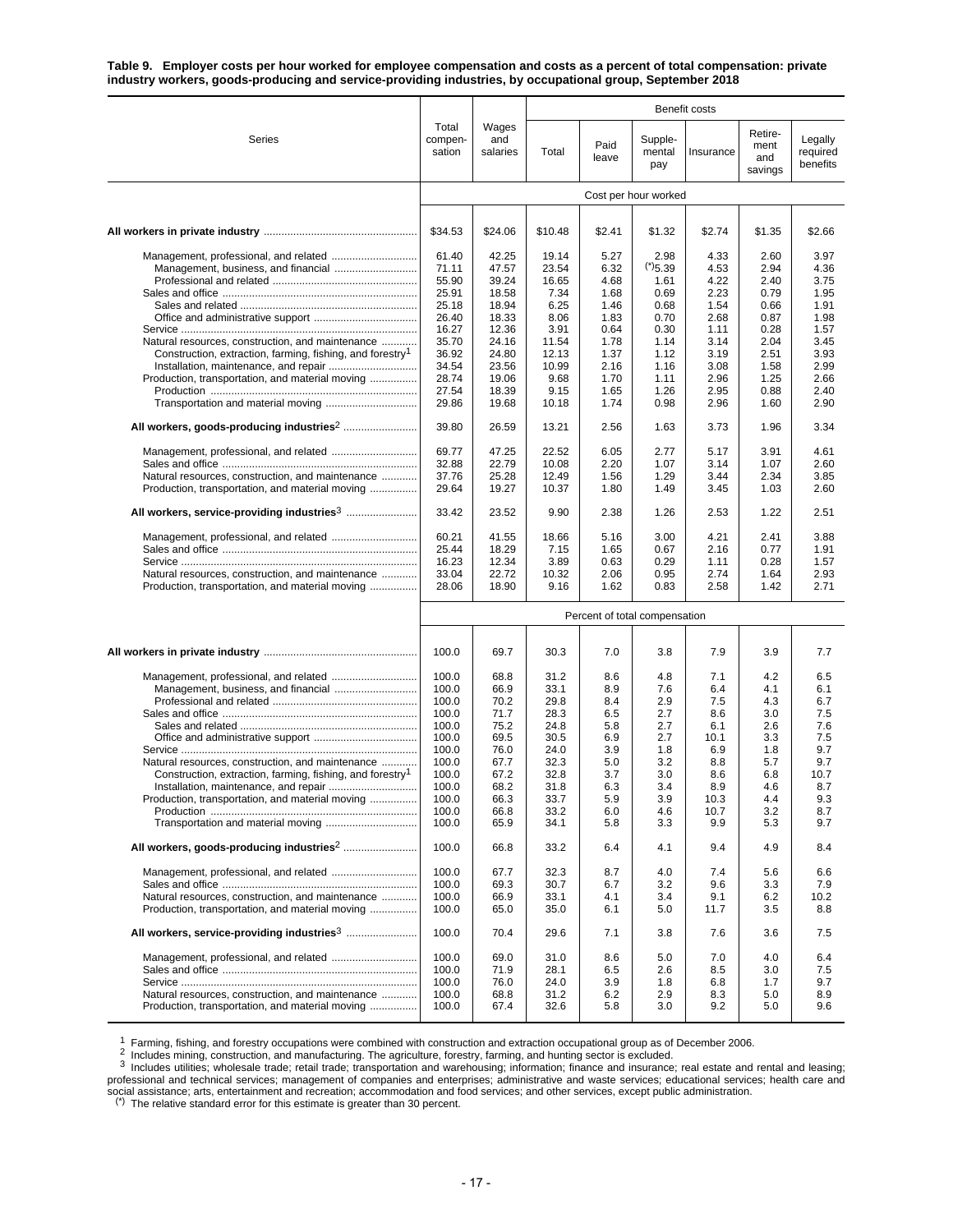#### **Table 10. Employer costs per hour worked for employee compensation and costs as a percent of total compensation: private industry workers, by industry group, September 2018**

|                                                        |                            |                          | <b>Benefit costs</b> |                               |                          |              |                                   |                                 |
|--------------------------------------------------------|----------------------------|--------------------------|----------------------|-------------------------------|--------------------------|--------------|-----------------------------------|---------------------------------|
| Series                                                 | Total<br>compen-<br>sation | Wages<br>and<br>salaries | Total                | Paid<br>leave                 | Supple-<br>mental<br>pay | Insurance    | Retire-<br>ment<br>and<br>savings | Legally<br>required<br>benefits |
|                                                        |                            |                          |                      |                               | Cost per hour worked     |              |                                   |                                 |
|                                                        | \$39.80                    | \$26.59                  | \$13.21              | \$2.56                        | \$1.63                   | \$3.73       | \$1.96                            | \$3.34                          |
|                                                        |                            |                          |                      |                               |                          |              |                                   |                                 |
|                                                        | 39.65                      | 27.49                    | 12.17                | 1.73                          | 1.12                     | 3.22         | 2.16                              | 3.93                            |
|                                                        | 39.41<br>70.17             | 25.87<br>42.23           | 13.53<br>27.94       | 2.97<br>6.21                  | 1.83<br>5.10             | 3.97<br>7.04 | 1.76<br>5.13                      | 3.00<br>4.45                    |
| All workers, service-providing industries <sup>3</sup> | 33.42                      | 23.52                    | 9.90                 | 2.38                          | 1.26                     | 2.53         | 1.22                              | 2.51                            |
|                                                        | 28.63                      | 20.10                    | 8.53                 | 1.78                          | 0.81                     | 2.32         | 1.22                              | 2.39                            |
|                                                        | 37.53                      | 26.58                    | 10.95                | 2.72                          | 1.24                     | 2.81         | 1.31                              | 2.87                            |
|                                                        | 20.05                      | 15.12                    | 4.93                 | 0.96                          | 0.43                     | 1.35         | 0.48                              | 1.71                            |
|                                                        | 40.39                      | 25.91                    | 14.48                | 2.79                          | 1.32                     | 4.11         | 2.65                              | 3.61                            |
|                                                        | 62.91                      | 37.81                    | 25.09                | 5.40                          | 2.34                     | 6.37         | 6.52                              | 4.46                            |
|                                                        | 59.46<br>49.46             | 38.62<br>32.51           | 20.84<br>16.95       | 5.42<br>4.20                  | 2.83<br>(5)3.85          | 5.25<br>3.97 | 3.60<br>1.85                      | 3.74<br>3.08                    |
|                                                        | 55.56                      | 35.75                    | 19.81                | 4.89                          | $(*)$ 4.92               | 4.47         | 2.25                              | 3.28                            |
| Credit intermediation and related activities           | 44.83                      | 30.12                    | 14.72                | 4.04                          | 2.08                     | 4.02         | 1.72                              | 2.86                            |
|                                                        | 51.98                      | 34.17                    | 17.80                | 4.63                          | 2.97                     | 4.51         | 2.47                              | 3.23                            |
|                                                        | 32.41                      | 23.47                    | 8.95                 | 2.26                          | 0.85                     | 2.57         | 0.73                              | 2.53                            |
|                                                        | 41.65                      | 29.49                    | 12.16                | 3.06                          | (2.25)                   | 2.56         | 1.31                              | 2.99                            |
|                                                        | 52.43<br>24.08             | 37.60                    | 14.82                | 4.53                          | 1.64                     | 3.40         | 1.68                              | 3.58                            |
|                                                        | 37.30                      | 18.37<br>26.32           | 5.72<br>10.99        | 1.02<br>3.00                  | 0.66<br>0.73             | 1.41<br>3.24 | 0.43<br>1.37                      | 2.19<br>2.64                    |
|                                                        | 46.20                      | 33.54                    | 12.67                | 3.34                          | 0.24                     | 3.70         | 2.19                              | 3.20                            |
| Junior colleges, colleges, and universities            | 57.71                      | 40.35                    | 17.36                | 4.87                          | 0.38                     | 5.19         | 3.18                              | 3.73                            |
|                                                        | 36.00                      | 25.26                    | 10.74                | 2.95                          | 0.81                     | 3.17         | 1.25                              | 2.56                            |
|                                                        | 15.14                      | 11.91                    | 3.22                 | 0.45                          | 0.17                     | 0.85         | 0.24                              | 1.52                            |
|                                                        | 13.67                      | 10.86                    | 2.81                 | 0.36                          | 0.15                     | 0.72         | 0.18                              | 1.39                            |
|                                                        | 26.75                      | 19.73                    | 7.02                 | 1.59                          | 0.37                     | 1.90         | 0.91                              | 2.26                            |
|                                                        |                            |                          |                      | Percent of total compensation |                          |              |                                   |                                 |
|                                                        | 100.0                      | 66.8                     | 33.2                 | 6.4                           | 4.1                      | 9.4          | 4.9                               | 8.4                             |
|                                                        | 100.0                      | 69.3                     | 30.7                 | 4.4                           | 2.8                      | 8.1          | 5.5                               | 9.9                             |
|                                                        | 100.0                      | 65.7                     | 34.3                 | 7.5                           | 4.6                      | 10.1         | 4.5                               | 7.6                             |
|                                                        | 100.0                      | 60.2                     | 39.8                 | 8.9                           | 7.3                      | 10.0         | 7.3                               | 6.3                             |
| All workers, service-providing industries <sup>3</sup> | 100.0                      | 70.4                     | 29.6                 | 7.1                           | 3.8                      | 7.6          | 3.6                               | 7.5                             |
|                                                        | 100.0                      | 70.2                     | 29.8                 | 6.2                           | 2.8                      | 8.1          | 4.3                               | 8.4                             |
|                                                        | 100.0                      | 70.8                     | 29.2                 | 7.2                           | 3.3                      | 7.5          | 3.5                               | 7.6                             |
|                                                        | 100.0                      | 75.4                     | 24.6                 | 4.8                           | 2.1                      | 6.7          | 2.4                               | 8.5                             |
|                                                        | 100.0                      | 64.2                     | 35.8                 | 6.9                           | 3.3                      | 10.2         | 6.6                               | 8.9                             |
|                                                        | 100.0<br>100.0             | 60.1                     | 39.9<br>35.0         | 8.6<br>9.1                    | 3.7<br>4.8               | 10.1<br>8.8  | 10.4<br>6.1                       | 7.1<br>6.3                      |
|                                                        | 100.0                      | 65.0<br>65.7             | 34.3                 | 8.5                           | 7.8                      | 8.0          | 3.7                               | 6.2                             |
|                                                        | 100.0                      | 64.3                     | 35.7                 | 8.8                           | 8.9                      | 8.1          | 4.1                               | 5.9                             |
| Credit intermediation and related activities           | 100.0                      | 67.2                     | 32.8                 | 9.0                           | 4.6                      | 9.0          | 3.8                               | 6.4                             |
|                                                        | 100.0                      | 65.7                     | 34.3                 | 8.9                           | 5.7                      | 8.7          | 4.7                               | 6.2                             |
|                                                        | 100.0                      | 72.4                     | 27.6                 | 7.0                           | 2.6                      | 7.9          | 2.3                               | 7.8                             |
|                                                        | 100.0<br>100.0             | 70.8<br>71.7             | 29.2<br>28.3         | 7.3<br>8.6                    | 5.4<br>3.1               | 6.1          | 3.1<br>3.2                        | 7.2                             |
|                                                        | 100.0                      | 76.3                     | 23.7                 | 4.3                           | 2.8                      | 6.5<br>5.8   | 1.8                               | 6.8<br>9.1                      |
|                                                        | 100.0                      | 70.5                     | 29.5                 | 8.1                           | 2.0                      | 8.7          | 3.7                               | 7.1                             |
|                                                        | 100.0                      | 72.6                     | 27.4                 | 7.2                           | 0.5                      | 8.0          | 4.7                               | 6.9                             |
| Junior colleges, colleges, and universities            | 100.0                      | 69.9                     | 30.1                 | 8.4                           | 0.7                      | 9.0          | 5.5                               | 6.5                             |
|                                                        | 100.0                      | 70.2                     | 29.8                 | 8.2                           | 2.2                      | 8.8          | 3.5                               | 7.1                             |
|                                                        | 100.0                      | 78.7                     | 21.3                 | 3.0                           | 1.1                      | 5.6          | 1.6                               | 10.0                            |
|                                                        | 100.0<br>100.0             | 79.4<br>73.7             | 20.6<br>26.3         | 2.7<br>5.9                    | 1.1<br>1.4               | 5.3          | 1.3<br>3.4                        | 10.2                            |
|                                                        |                            |                          |                      |                               |                          | 7.1          |                                   | 8.4                             |

1 Includes mining, construction, and manufacturing. The agriculture, forestry, farming, and hunting sector is excluded.<br><sup>2</sup> Data are available beginning with December 2006.<br><sup>2</sup> Includes utilities; wholesale trade; retail t professional and technical services; management of companies and enterprises; administrative and waste services; educational services; health care and social assistance; arts, entertainment and recreation; accommodation and food services; and other services, except public administration.

(\*) The relative standard error for this estimate is greater than 30 percent.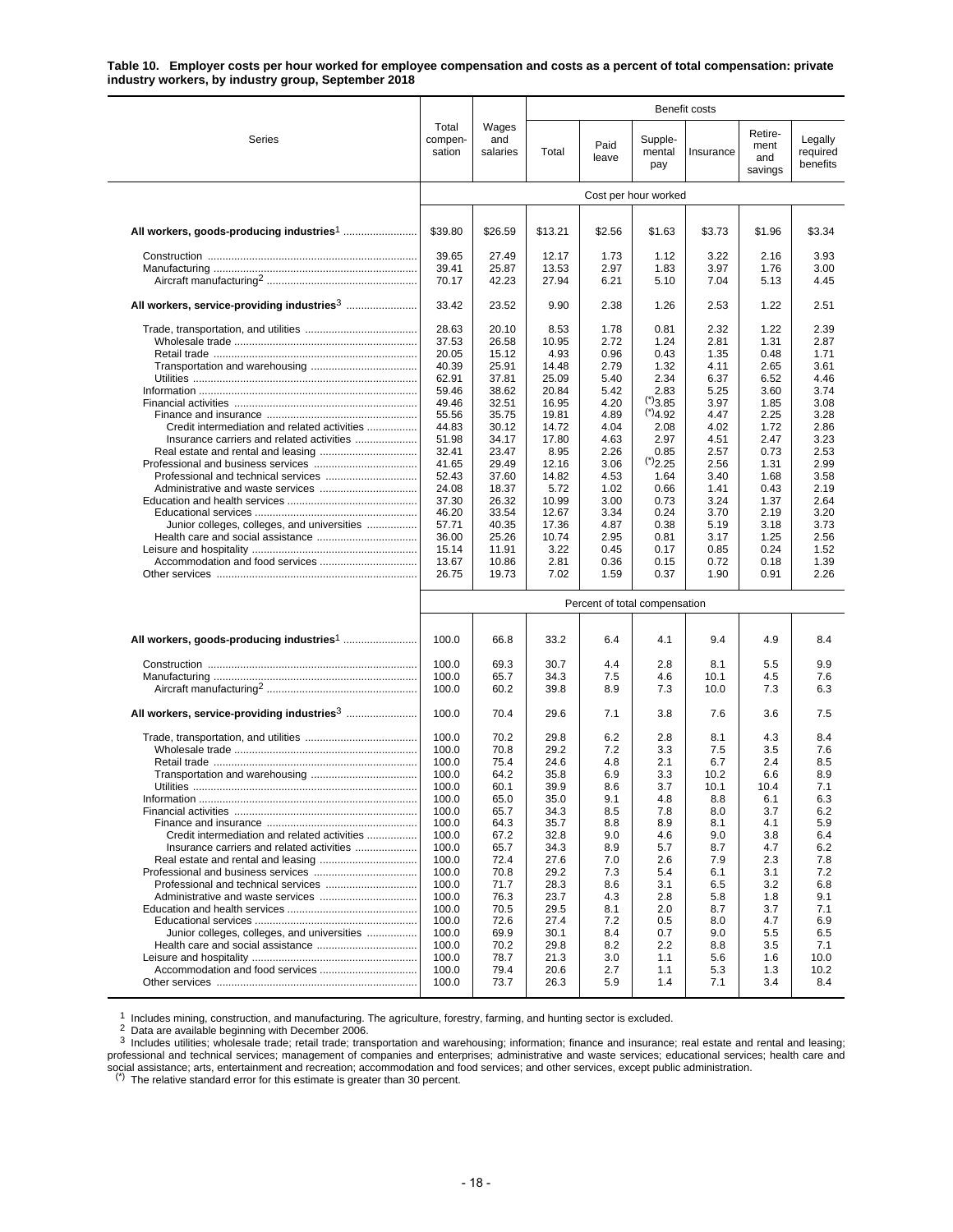**Table 11. Employer costs per hour worked for employee compensation and costs as a percent of total compensation: private industry workers, by occupational group and full-time and part-time status, September 2018**

|                                                                       |                            |                               |              |               |                          | Benefit costs |                                   |                                 |  |  |
|-----------------------------------------------------------------------|----------------------------|-------------------------------|--------------|---------------|--------------------------|---------------|-----------------------------------|---------------------------------|--|--|
| Series                                                                | Total<br>compen-<br>sation | Wages<br>and<br>salaries      | Total        | Paid<br>leave | Supple-<br>mental<br>pay | Insurance     | Retire-<br>ment<br>and<br>savings | Legally<br>required<br>benefits |  |  |
|                                                                       |                            |                               |              |               | Cost per hour worked     |               |                                   |                                 |  |  |
|                                                                       |                            |                               |              |               |                          |               |                                   |                                 |  |  |
|                                                                       | \$40.18                    | \$27.39                       | \$12.79      | \$3.06        | \$1.68                   | \$3.41        | \$1.67                            | \$2.96                          |  |  |
|                                                                       | 63.57                      | 43.25                         | 20.33        | 5.67          | 3.24                     | 4.63          | 2.76                              | 4.02                            |  |  |
|                                                                       | 71.67                      | 47.81                         | 23.86        | 6.42          | (5.48)                   | 4.60          | 2.99                              | 4.37                            |  |  |
|                                                                       | 58.21                      | 40.23                         | 17.98        | 5.17          | 1.76                     | 4.65          | 2.61                              | 3.79                            |  |  |
|                                                                       | 30.75                      | 21.46                         | 9.29         | 2.27          | 0.91                     | 2.90          | 1.02                              | 2.20                            |  |  |
|                                                                       | 35.41                      | 25.81                         | 9.60         | 2.52          | 1.12                     | 2.45          | 1.06                              | 2.46                            |  |  |
|                                                                       | 28.71                      | 19.55                         | 9.15         | 2.16          | 0.82                     | 3.09          | 1.00                              | 2.08                            |  |  |
|                                                                       | 19.40                      | 13.84                         | 5.56         | 1.09          | 0.46                     | 1.87          | 0.46                              | 1.68                            |  |  |
| Natural resources, construction, and maintenance                      | 36.75                      | 24.70                         | 12.05        | 1.88          | 1.20                     | 3.31          | 2.14                              | 3.52                            |  |  |
| Construction, extraction, farming, fishing, and forestry <sup>1</sup> | 37.85                      | 25.29                         | 12.56        | 1.44          | 1.18                     | 3.33          | 2.61                              | 3.99                            |  |  |
|                                                                       | 35.69                      | 24.13                         | 11.56        | 2.30          | 1.22                     | 3.30          | 1.69                              | 3.06                            |  |  |
| Production, transportation, and material moving                       | 30.85                      | 20.30                         | 10.55        | 1.93          | 1.26                     | 3.26          | 1.32                              | 2.77                            |  |  |
|                                                                       | 28.63                      | 18.91                         | 9.72         | 1.78          | 1.35                     | 3.18          | 0.95                              | 2.45                            |  |  |
|                                                                       | 33.32                      | 21.84                         | 11.47        | 2.10          | 1.16                     | 3.35          | 1.73                              | 3.13                            |  |  |
|                                                                       | 18.20                      | 14.41                         | 3.79         | 0.53          | 0.28                     | 0.80          | 0.40                              | 1.78                            |  |  |
|                                                                       | 44.31                      | 34.45                         | 9.86         | 2.18          | 0.89                     | 1.98          | 1.28                              | 3.53                            |  |  |
|                                                                       | 44.10                      | 34.22                         | 9.88         | 2.18          | 0.86                     | 2.01          | 1.34                              | 3.50                            |  |  |
|                                                                       | 15.35                      | 12.27                         | 3.08         | 0.41          | 0.21                     | 0.76          | 0.29                              | 1.41                            |  |  |
|                                                                       | 13.88                      | 11.34                         | 2.54         | 0.28          | 0.19                     | 0.55          | 0.21                              | 1.30                            |  |  |
|                                                                       | 17.59                      | 13.69                         | 3.91         | 0.59          | 0.24                     | 1.09          | 0.41                              | 1.58                            |  |  |
|                                                                       | 13.29                      | 10.95                         | 2.33         | 0.20          | 0.14                     | 0.39          | 0.12                              | 1.47                            |  |  |
| Production, transportation, and material moving                       | 17.80                      | 12.62                         | 5.19         | 0.49          | 0.34                     | 1.38          | 0.89                              | 2.09                            |  |  |
|                                                                       | 18.43                      | 12.53                         | 5.90         | 0.54          | 0.36                     | 1.69          | 1.15                              | 2.15                            |  |  |
|                                                                       |                            | Percent of total compensation |              |               |                          |               |                                   |                                 |  |  |
|                                                                       | 100.0                      | 68.2                          | 31.8         | 7.6           | 4.2                      | 8.5           | 4.2                               | 7.4                             |  |  |
|                                                                       |                            |                               |              |               |                          |               |                                   |                                 |  |  |
|                                                                       | 100.0                      | 68.0                          | 32.0         | 8.9           | 5.1                      | 7.3           | 4.3                               | 6.3                             |  |  |
|                                                                       | 100.0                      | 66.7                          | 33.3         | 9.0           | 7.7                      | 6.4           | 4.2                               | 6.1                             |  |  |
|                                                                       | 100.0                      | 69.1                          | 30.9         | 8.9           | 3.0                      | 8.0           | 4.5                               | 6.5                             |  |  |
|                                                                       | 100.0                      | 69.8                          | 30.2         | 7.4           | 3.0                      | 9.4           | 3.3                               | 7.1                             |  |  |
|                                                                       | 100.0                      | 72.9                          | 27.1         | 7.1<br>7.5    | 3.2                      | 6.9           | 3.0                               | 6.9                             |  |  |
|                                                                       | 100.0                      | 68.1                          | 31.9         |               | 2.9                      | 10.8          | 3.5<br>2.4                        | 7.3                             |  |  |
| Natural resources, construction, and maintenance                      | 100.0<br>100.0             | 71.3<br>67.2                  | 28.7<br>32.8 | 5.6<br>5.1    | 2.4<br>3.3               | 9.7<br>9.0    | 5.8                               | 8.6<br>9.6                      |  |  |
| Construction, extraction, farming, fishing, and forestry <sup>1</sup> | 100.0                      | 66.8                          | 33.2         | 3.8           | 3.1                      | 8.8           | 6.9                               | 10.6                            |  |  |
|                                                                       | 100.0                      | 67.6                          | 32.4         | 6.4           | 3.4                      | 9.2           | 4.7                               | 8.6                             |  |  |
| Production, transportation, and material moving                       | 100.0                      | 65.8                          | 34.2         | 6.3           | 4.1                      | 10.6          | 4.3                               | 9.0                             |  |  |
|                                                                       | 100.0                      | 66.1                          | 33.9         | 6.2           | 4.7                      | 11.1          | 3.3                               | 8.6                             |  |  |
|                                                                       | 100.0                      | 65.6                          | 34.4         | 6.3           | 3.5                      | 10.1          | 5.2                               | 9.4                             |  |  |
|                                                                       | 100.0                      | 79.2                          | 20.8         | 2.9           | 1.5                      | 4.4           | 2.2                               | 9.8                             |  |  |
|                                                                       | 100.0                      | 77.8                          | 22.2         | 4.9           | 2.0                      | 4.5           | 2.9                               | 8.0                             |  |  |
|                                                                       | 100.0                      | 77.6                          | 22.4         | 4.9           | 1.9                      | 4.6           | 3.0                               | 7.9                             |  |  |
|                                                                       | 100.0                      | 79.9                          | 20.1         | 2.6           | 1.4                      | 5.0           | 1.9                               | 9.2                             |  |  |
|                                                                       | 100.0                      | 81.7                          | 18.3         | 2.1           | 1.4                      | 3.9           | 1.5                               | 9.4                             |  |  |
|                                                                       | 100.0                      | 77.8                          | 22.2         | 3.3           | 1.4                      | 6.2           | 2.3                               | 9.0                             |  |  |
|                                                                       | 100.0                      | 82.4                          | 17.6         | 1.5           | 1.1                      | 2.9           | 0.9                               | 11.1                            |  |  |
| Production, transportation, and material moving                       | 100.0                      | 70.9                          | 29.1         | 2.7           | 1.9                      | 7.7           | 5.0                               | 11.7                            |  |  |
|                                                                       | 100.0                      | 68.0                          | 32.0         | 2.9           | 2.0                      | 9.2           | 6.3                               | 11.7                            |  |  |

<sup>1</sup> Farming, fishing, and forestry occupations were combined with construction and extraction occupational group as of December 2006.<br>
<sup>(\*)</sup> The relative standard error for this estimate is greater than 30 percent.<br>
Note: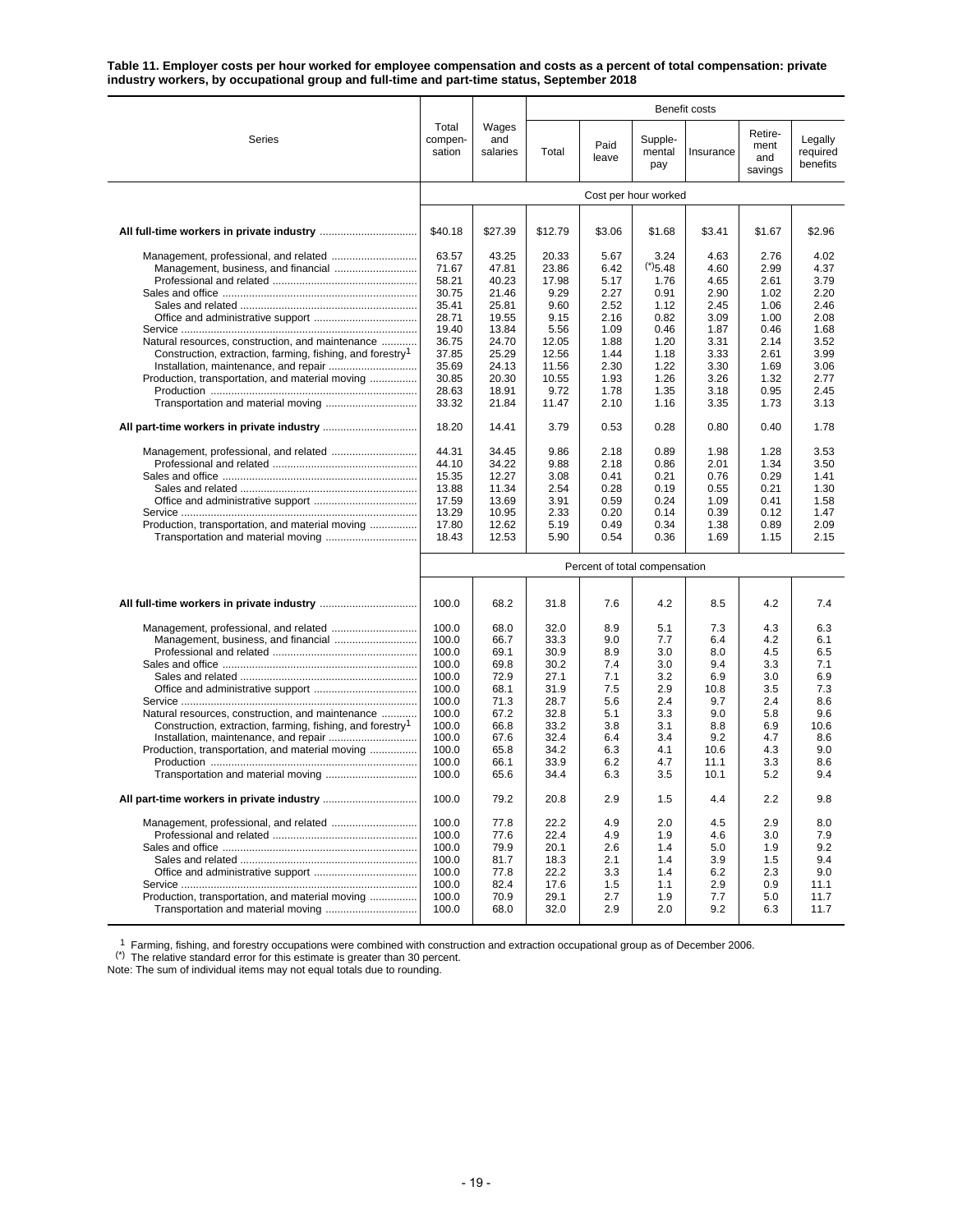| <b>Series</b>                                                                                               | Total<br>compen-<br>sation                                           | Wages<br>and<br>salaries                                             | Total                                                              | Paid<br>leave                                                | Supple-<br>mental<br>pay                                                            | Insurance                                                    | Retire-<br>ment<br>and<br>savings                            | Legally<br>required<br>benefits                              |
|-------------------------------------------------------------------------------------------------------------|----------------------------------------------------------------------|----------------------------------------------------------------------|--------------------------------------------------------------------|--------------------------------------------------------------|-------------------------------------------------------------------------------------|--------------------------------------------------------------|--------------------------------------------------------------|--------------------------------------------------------------|
|                                                                                                             |                                                                      |                                                                      |                                                                    |                                                              | Cost per hour worked                                                                |                                                              |                                                              |                                                              |
|                                                                                                             |                                                                      |                                                                      |                                                                    |                                                              |                                                                                     |                                                              |                                                              |                                                              |
| All full-time workers in private industry                                                                   | \$40.18                                                              | \$27.39                                                              | \$12.79                                                            | \$3.06                                                       | \$1.68                                                                              | \$3.41                                                       | \$1.67                                                       | \$2.96                                                       |
|                                                                                                             | 40.40<br>40.71<br>39.79                                              | 26.89<br>28.02<br>26.09                                              | 13.51<br>12.69<br>13.70                                            | 2.63<br>1.83<br>3.02                                         | 1.67<br>1.17<br>1.86                                                                | 3.83<br>3.41<br>4.03                                         | 2.02<br>2.29<br>1.79                                         | 3.36<br>3.99<br>3.01                                         |
| Trade, transportation, and utilities<br>Professional and business services<br>Education and health services | 40.12<br>35.51<br>63.09<br>52.40<br>45.45<br>40.26<br>19.73<br>32.48 | 27.54<br>24.44<br>40.82<br>34.22<br>31.62<br>27.80<br>14.49<br>23.15 | 12.58<br>11.08<br>22.27<br>18.17<br>13.83<br>12.46<br>5.23<br>9.33 | 3.19<br>2.52<br>5.82<br>4.55<br>3.59<br>3.54<br>0.96<br>2.31 | 1.69<br>1.12<br>3.03<br>$(*)$ 4.19<br>$(*)$ <sub>2.61</sub><br>0.81<br>0.33<br>0.45 | 3.29<br>3.02<br>5.61<br>4.24<br>2.96<br>3.81<br>1.76<br>2.81 | 1.57<br>1.57<br>3.88<br>1.98<br>1.50<br>1.61<br>0.48<br>1.20 | 2.84<br>2.85<br>3.93<br>3.20<br>3.16<br>2.70<br>1.70<br>2.57 |
| All part-time workers in private industry                                                                   | 18.20                                                                | 14.41                                                                | 3.79                                                               | 0.53                                                         | 0.28                                                                                | 0.80                                                         | 0.40                                                         | 1.78                                                         |
| Trade, transportation, and utilities<br>Professional and business services<br>Education and health services | 18.08<br>15.93<br>23.10<br>28.77<br>11.80                            | 14.32<br>12.10<br>19.08<br>22.03<br>10.04                            | 3.76<br>3.83<br>4.02<br>6.73<br>1.76                               | 0.53<br>0.42<br>0.49<br>1.47<br>0.08                         | 0.27<br>0.26<br>0.48<br>0.52<br>0.04                                                | 0.80<br>1.03<br>0.56<br>1.58<br>0.20                         | 0.40<br>0.57<br>(5)0.36<br>0.70<br>0.06                      | 1.76<br>1.56<br>2.13<br>2.47<br>1.38                         |
|                                                                                                             |                                                                      |                                                                      |                                                                    | Percent of total compensation                                |                                                                                     |                                                              |                                                              |                                                              |
|                                                                                                             |                                                                      |                                                                      |                                                                    |                                                              |                                                                                     |                                                              |                                                              |                                                              |
| All full-time workers in private industry                                                                   | 100.0                                                                | 68.2                                                                 | 31.8                                                               | 7.6                                                          | 4.2                                                                                 | 8.5                                                          | 4.2                                                          | 7.4                                                          |
|                                                                                                             | 100.0<br>100.0<br>100.0                                              | 66.6<br>68.8<br>65.6                                                 | 33.4<br>31.2<br>34.4                                               | 6.5<br>4.5<br>7.6                                            | 4.1<br>2.9<br>4.7                                                                   | 9.5<br>8.4<br>10.1                                           | 5.0<br>5.6<br>4.5                                            | 8.3<br>9.8<br>7.6                                            |
| Trade, transportation, and utilities<br>Professional and business services<br>Education and health services | 100.0<br>100.0<br>100.0<br>100.0<br>100.0<br>100.0<br>100.0<br>100.0 | 68.6<br>68.8<br>64.7<br>65.3<br>69.6<br>69.0<br>73.5<br>71.3         | 31.4<br>31.2<br>35.3<br>34.7<br>30.4<br>31.0<br>26.5<br>28.7       | 7.9<br>7.1<br>9.2<br>8.7<br>7.9<br>8.8<br>4.9<br>7.1         | 4.2<br>3.1<br>4.8<br>8.0<br>5.7<br>2.0<br>1.7<br>1.4                                | 8.2<br>8.5<br>8.9<br>8.1<br>6.5<br>9.5<br>8.9<br>8.6         | 3.9<br>4.4<br>6.2<br>3.8<br>3.3<br>4.0<br>2.4<br>3.7         | 7.1<br>8.0<br>6.2<br>6.1<br>7.0<br>6.7<br>8.6<br>7.9         |
| All part-time workers in private industry                                                                   | 100.0                                                                | 79.2                                                                 | 20.8                                                               | 2.9                                                          | 1.5                                                                                 | 4.4                                                          | 2.2                                                          | 9.8                                                          |
| Trade, transportation, and utilities<br>Professional and business services<br>Education and health services | 100.0<br>100.0<br>100.0<br>100.0<br>100.0                            | 79.2<br>75.9<br>82.6<br>76.6<br>85.1                                 | 20.8<br>24.1<br>17.4<br>23.4<br>14.9                               | 2.9<br>2.7<br>2.1<br>5.1<br>0.6                              | 1.5<br>1.6<br>2.1<br>1.8<br>0.4                                                     | 4.4<br>6.5<br>2.4<br>5.5<br>1.7                              | 2.2<br>3.6<br>1.6<br>2.4<br>0.5                              | 9.7<br>9.8<br>9.2<br>8.6<br>11.7                             |

#### **Table 12. Employer costs per hour worked for employee compensation and costs as a percent of total compensation: private industry workers, by industry group and full-time and part-time status, September 2018**

1 Includes mining, construction, and manufacturing. The agriculture, forestry, farming, and hunting sector is excluded.<br>
<sup>2</sup> Includes utilities; wholesale trade; retail trade; transportation and warehousing; information;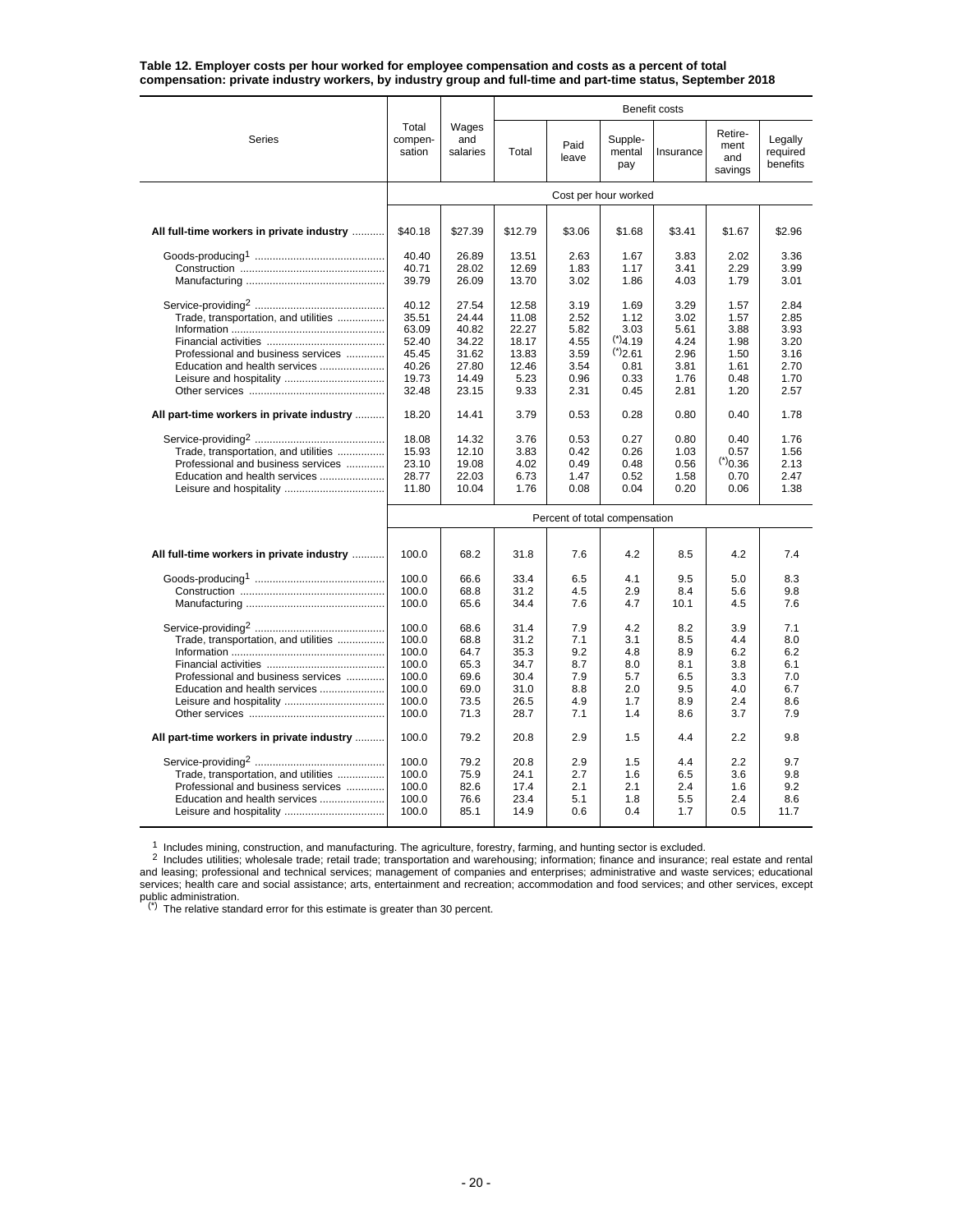**Table 13. Employer costs per hour worked for employee compensation and costs as a percent of total compensation: private industry workers, by major industry group and establishment employment size and bargaining unit status, September 2018**

|                                                          |                            |                          |               |                               |                          | <b>Benefit costs</b> |                                   |                                 |
|----------------------------------------------------------|----------------------------|--------------------------|---------------|-------------------------------|--------------------------|----------------------|-----------------------------------|---------------------------------|
| Series                                                   | Total<br>compen-<br>sation | Wages<br>and<br>salaries | Total         | Paid<br>leave                 | Supple-<br>mental<br>pay | Insurance            | Retire-<br>ment<br>and<br>savings | Legally<br>required<br>benefits |
|                                                          |                            |                          |               |                               | Cost per hour worked     |                      |                                   |                                 |
|                                                          |                            |                          |               |                               |                          |                      |                                   |                                 |
| All workers, goods-producing industries <sup>1</sup>     | \$39.80                    | \$26.59                  | \$13.21       | \$2.56                        | \$1.63                   | \$3.73               | \$1.96                            | \$3.34                          |
|                                                          | 33.69                      | 23.71                    | 9.98          | 1.72                          | 1.04                     | 2.72                 | 1.25                              | 3.24                            |
|                                                          | 32.67                      | 23.45                    | 9.22          | 1.56                          | 0.98                     | 2.34                 | 1.08                              | 3.26                            |
|                                                          | 36.06                      | 24.31                    | 11.75         | 2.10                          | 1.19                     | 3.60                 | 1.67                              | 3.21                            |
|                                                          | 45.12                      | 29.10                    | 16.03         | 3.29                          | 2.13                     | 4.60                 | 2.57                              | 3.43                            |
|                                                          | 39.77                      | 26.32                    | 13.45         | 2.60                          | 1.57                     | 4.08                 | 1.93                              | 3.28                            |
|                                                          | 52.72                      | 33.04                    | 19.68         | 4.26                          | 2.93                     | 5.35                 | 3.49                              | 3.65                            |
|                                                          |                            |                          |               |                               |                          |                      |                                   |                                 |
|                                                          | 50.44                      | 29.15                    | 21.29         | 2.69                          | 2.05                     | 7.34                 | 4.96                              | 4.25                            |
|                                                          | 37.83                      | 26.11                    | 11.72         | 2.53                          | 1.55                     | 3.06                 | 1.40                              | 3.17                            |
| All workers, service-providing industries <sup>2</sup> . | 33.42                      | 23.52                    | 9.90          | 2.38                          | 1.26                     | 2.53                 | 1.22                              | 2.51                            |
|                                                          | 28.25                      | 20.67                    | 7.58          | 1.70                          | $(*)$ 1.18               | 1.75                 | 0.70                              | 2.25                            |
|                                                          | 27.83                      | 20.55                    | 7.28          | 1.66                          | $(*)$ 1.08               | 1.68                 | 0.64                              | 2.22                            |
|                                                          | 29.67                      | 21.08                    | 8.60          | 1.86                          | $(*)$ <sub>1.52</sub>    | 1.98                 | 0.90                              | 2.34                            |
|                                                          | 39.89                      | 27.09                    | 12.80         | 3.23                          | 1.35                     | 3.52                 | 1.86                              | 2.84                            |
|                                                          | 34.18                      | 23.83                    | 10.35         | 2.55                          | 0.97                     | 2.90                 | 1.37                              | 2.56                            |
|                                                          | 48.39                      |                          | 16.44         | 4.23                          | 1.91                     | 4.44                 | 2.61                              | 3.26                            |
|                                                          |                            | 31.95                    |               |                               |                          |                      |                                   |                                 |
|                                                          | 47.75<br>32.27             | 28.71<br>23.10           | 19.04<br>9.16 | 3.68<br>2.28                  | 1.40<br>1.25             | 6.28<br>2.23         | 4.20<br>0.98                      | 3.48<br>2.43                    |
|                                                          |                            |                          |               | Percent of total compensation |                          |                      |                                   |                                 |
|                                                          |                            |                          |               |                               |                          |                      |                                   |                                 |
| All workers, goods-producing industries <sup>1</sup>     | 100.0                      | 66.8                     | 33.2          | 6.4                           | 4.1                      | 9.4                  | 4.9                               | 8.4                             |
|                                                          | 100.0                      | 70.4                     | 29.6          | 5.1                           | 3.1                      | 8.1                  | 3.7                               | 9.6                             |
|                                                          | 100.0                      | 71.8                     | 28.2          | 4.8                           | 3.0                      | 7.2                  | 3.3                               | 10.0                            |
|                                                          | 100.0                      | 67.4                     | 32.6          | 5.8                           | 3.3                      | 10.0                 | 4.6                               | 8.9                             |
|                                                          | 100.0                      | 64.5                     | 35.5          | 7.3                           | 4.7                      | 10.2                 | 5.7                               | 7.6                             |
|                                                          | 100.0                      | 66.2                     | 33.8          | 6.5                           | 4.0                      | 10.3                 | 4.8                               | 8.2                             |
|                                                          | 100.0                      | 62.7                     | 37.3          | 8.1                           | 5.6                      | 10.2                 | 6.6                               | 6.9                             |
|                                                          | 100.0                      | 57.8                     | 42.2          | 5.3                           | 4.1                      | 14.5                 | 9.8                               | 8.4                             |
|                                                          | 100.0                      | 69.0                     | 31.0          | 6.7                           | 4.1                      | 8.1                  | 3.7                               | 8.4                             |
| All workers, service-providing industries <sup>2</sup> . | 100.0                      | 70.4                     | 29.6          | 7.1                           | 3.8                      | 7.6                  | 3.6                               | 7.5                             |
|                                                          | 100.0                      | 73.2                     | 26.8          | 6.0                           | 4.2                      | 6.2                  | 2.5                               | 8.0                             |
|                                                          | 100.0                      | 73.8                     | 26.2          | 6.0                           | 3.9                      | 6.0                  | 2.3                               | 8.0                             |
|                                                          | 100.0                      | 71.0                     | 29.0          | 6.3                           | 5.1                      | 6.7                  | 3.0                               | 7.9                             |
|                                                          | 100.0                      | 67.9                     | 32.1          | 8.1                           | 3.4                      | 8.8                  | 4.7                               | 7.1                             |
|                                                          | 100.0                      | 69.7                     | 30.3          | 7.5                           | 2.8                      | 8.5                  | 4.0                               | 7.5                             |
|                                                          | 100.0                      | 66.0                     | 34.0          | 8.7                           | 3.9                      | 9.2                  | 5.4                               | 6.7                             |
|                                                          |                            |                          |               |                               |                          |                      |                                   |                                 |
|                                                          | 100.0                      | 60.1<br>71.6             | 39.9<br>28.4  | 7.7<br>7.1                    | 2.9<br>3.9               | 13.2<br>6.9          | 8.8                               | 7.3<br>7.5                      |
|                                                          | 100.0                      |                          |               |                               |                          |                      | 3.0                               |                                 |

 $^1$  Includes mining, construction, and manufacturing. The agriculture, forestry, farming, and hunting sector is excluded.<br>
<sup>2</sup> Includes utilities; wholesale trade; retail trade; transportation and warehousing; informatio and leasing; professional and technical services; management of companies and enterprises; administrative and waste services; educational services; health care and social assistance; arts, entertainment and recreation; accommodation and food services; and other services, except

public administration. (\*) The relative standard error for this estimate is greater than 30 percent.